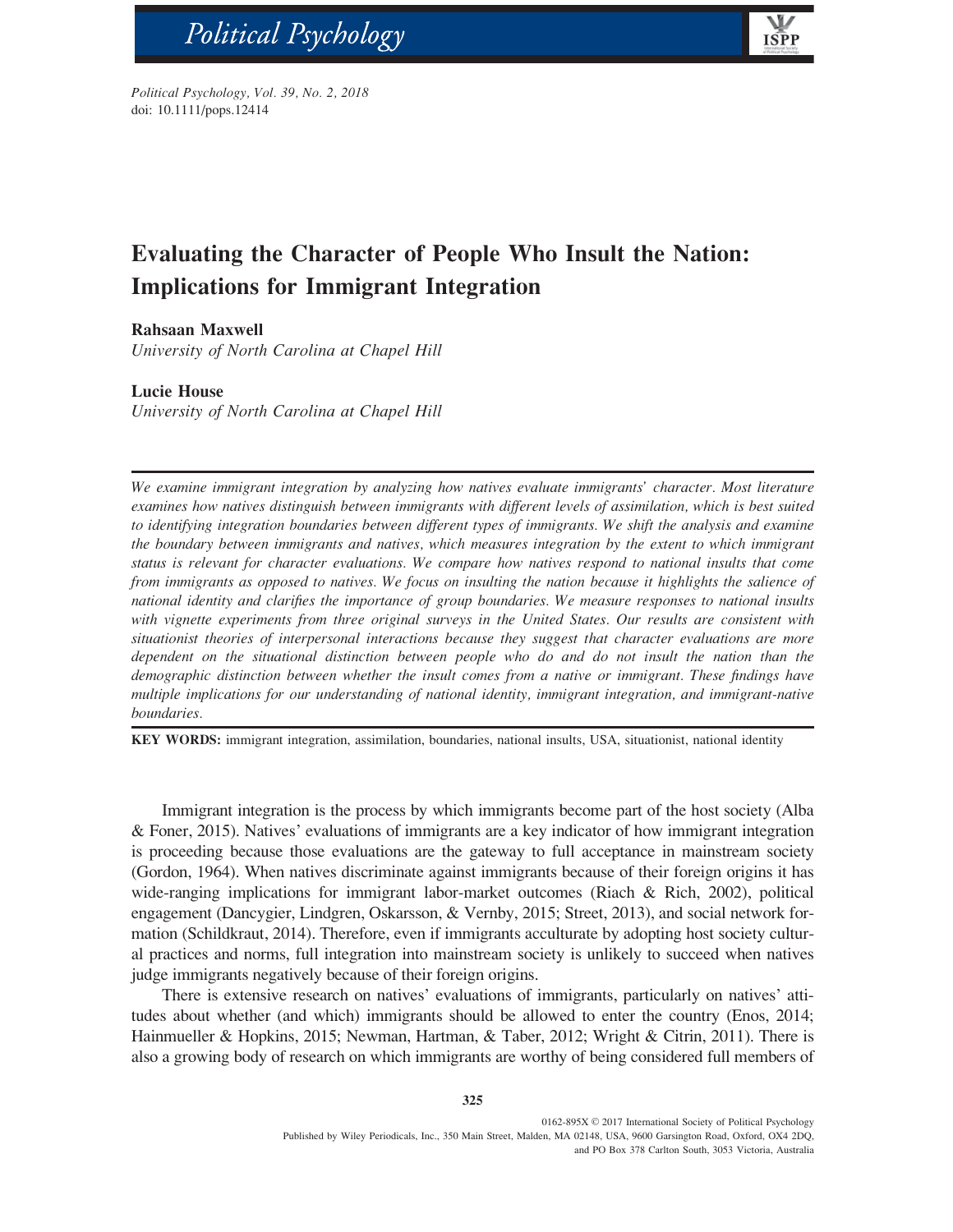the national community (Lessard-Phillips & Sobolewska, 2017; Maxwell, 2017; Schachter, 2016). However, these approaches mostly compare immigrants with different levels of assimilation and do not examine the conditions under which foreign origins are relevant for natives' evaluation of immigrants. There is considerable research on the distinction between immigrant and native labor-market outcomes (Borjas, 1987; Chiswick, 1978; Heath & Cheung, 2007), but we know much less about how foreign origins may shape natives' evaluations of immigrants during daily interactions. This oversight is unfortunate because interpersonal relations are the backbone of how immigrant integration is experienced in daily life (Berry, 1997; Sam & Berry, 2010). Therefore, larger societal tensions, mistrust, and alienation are more likely to exist when immigrants are evaluated differently because of their foreign origins.

In this article, we use a series of vignette experiments from three original surveys in the United States to analyze how natives evaluate immigrants (as opposed to natives) who insult the nation. This comparison provides insight on the extent to which foreign origins are relevant for natives' evaluations. There is some evidence that foreign origins are relevant for character evaluations among natives who strongly identify with the nation. However, the main result is that character evaluations are more dependent on the situational distinction between people who do and do not insult the national identity than the demographic distinction between whether the insult comes from a native or immigrant.

## Insulting the Nation

The key to our analytical strategy is that we analyze how natives evaluate the character of immigrants and natives who perform the same behavior. We focus on insulting the nation because it should highlight the salience of national identity and clarify the importance of group boundaries. In part, this is because humans are motivated to view their ingroup as high status (Tajfel, 1974). Therefore, insults to the nation should increase the salience of national identity and evokes sharp boundary distinctions between ingroup and outgroup members (Branscombe, Ellemers, Spears, & Doosje, 1999; Brewer, 1991). For example, political entrepreneurs have long used the mobilizing power of perceived insults to the nation as a way of stigmatizing their enemies and rallying their supporters (Albertson & Gadarian, 2015; Hurst, 2015). National insults are useful for studying the salience of foreign origins because they are a moment of explicit boundary making.

National insults are also useful because real-world examples suggest that natives are sensitive to national insults coming from both immigrants and natives. Starting in the early 2000s, North Africanorigin soccer fans in France began booing the French national anthem before games between French and North African teams. The insults sparked national outrage and a debate about whether the immigrant-origin fans were betraying their adopted country and forsaking the possibility of integration (Dubois, 2010). However, natives are also sensitive to insults from fellow natives. When the American pop singer Ariana Grande was caught on camera saying "I hate Americans. I hate America," it quickly became a national controversy that led many to boycott her music because she was viewed as a traitor (Mandell, 2015).

Our data are from the United States, a country with a long history of immigration. The success of immigrant integration in the United States has varied over time and across different immigrant groups, so the question of when immigrants are more likely to be integrated remains salient in national debates (Portes & Rumbaut, 2014; Schildkraut, 2010; Tichenor, 2002). We compare evaluations of national insults that come from Anglo-American natives or Mexican immigrants. Given the wide range of immigrant communities in the United States, our results do not necessarily generalize to all immigrants. For example, research suggests that racial barriers are important in the United States, and there is often bias against darker-skinned immigrants (Ostfeld, 2017; Portes & Zhou, 1993), but we do not explore variation across different racial groups or skin tones. In addition, immigrants with U.S. citizenship or immigrants who have the legal right to be in the country may be evaluated differently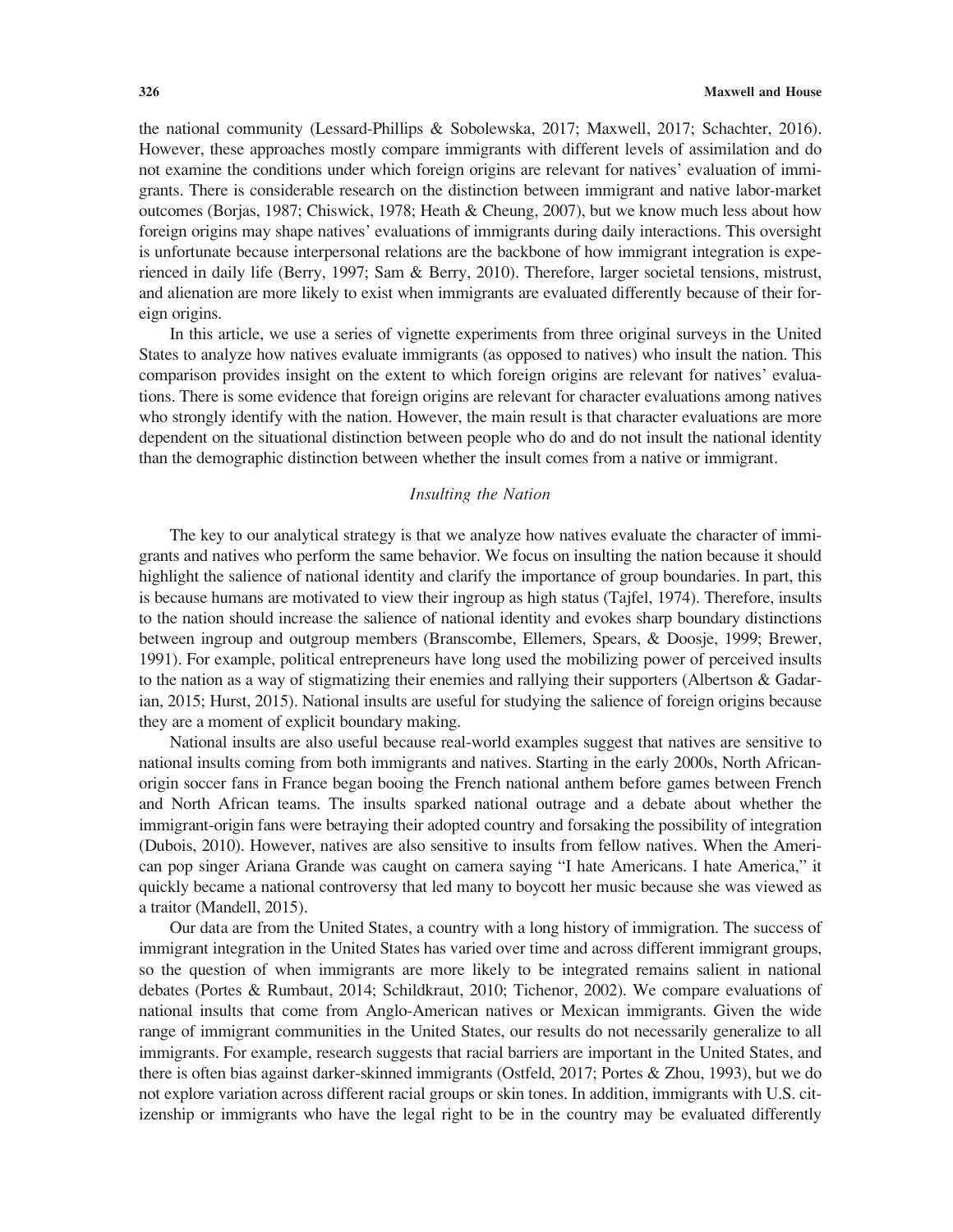from those who are not legally in the country (Wright, Levy, & Citrin, 2016), but we do not explore variation across immigrants with different legal status.<sup>1</sup> Nonetheless, our selection of Mexican immigrants is a group that is often considered one of the most difficult to integrate (Ditlmann & Lagunes, 2014; Pérez, 2010). Therefore, Mexicans are a hard case of immigrant integration which is biased towards finding evidence of salient foreign origins. This means that our result of relatively modest distinctions between immigrants and natives should be consistent across other national-origin groups who are considered easier to integrate.

Our findings have several implications for research on immigrant integration and national identity more broadly. First, our results are consistent with the claim that immigrants have become an accepted part of mainstream American society (Alba & Nee, 2003; Schildkraut, 2014; Theiss-Morse, 2009). This does not imply that all immigrants are perfectly integrated or that there is no discrimination on the basis of foreign origins. However, it does suggest that foreign origins may not be the most important factor when evaluating immigrants' character. Moreover, given our selection of Mexican-origin immigrants, this is a strong test of integration and likely to hold for other immigrant groups as well.

A second contribution is the focus on how evaluations of immigrants can vary according to immigrants' behavior. This is in contrast to most research on natives' attitudes towards immigrants, which focuses on immigrant demographic characteristics like country of origin, religion, language fluency, race, ethnicity, or socioeconomic status (Enos, 2014; Hainmueller & Hopkins, 2015; Helbling, 2014; Wright et al., 2016). These demographic characteristics are important predictors of how natives judge immigrants, but they are also relatively fixed and difficult to change. Therefore, to the extent that demographic predictors are salient they imply that any given immigrant is either integrated or not. In contrast, our findings build on intergroup research about how attitudes and judgments may be as much about the context in which groups interact as they are about fixed individual characteristics (Pettigrew  $&$  Tropp, 2013).

Our results also highlight the way in which natives can also be an outgroup in the national community when they insult the nation. This is consistent with literature on the historical development of the nation-state, which has always involved multiple competing internal factions among natives (Anderson, 1983; Hobsbawm, 2012). Moreover, we know that there is variation among natives in their national identity attachment and in the extent to which they hold positive or negative feelings about the national community (Hetherington, 2005; Schatz, Staub, & Lavine, 1999; Wright, 2011). Therefore, our findings suggest that immigrants are not necessarily the most important national outgroup in all circumstances and that research should explore the multiple cross-cutting national identity boundaries.

## Hypotheses

Our main research question is about the importance of foreign origins for the evaluation of immigrants who insult the nation. Existing literature generates four main competing hypotheses that could answer this question.

One hypothesis is that the source of the insult is less relevant than the fact that national identity is being insulted. This is based on research that emphasizes the importance of situational contexts for understanding how people evaluate each other (Blumer, 1969; Mead, 1934). For any given interaction between two people, the characteristics of those individuals (e.g., personality type, ideology, age, sex,

<sup>&</sup>lt;sup>1</sup> Research suggests that many Americans associate Latinos with illegal immigration, irrespective of actual immigration or legal status (Levy & Wright, 2016; Pérez, 2010). Therefore, if our results found more negative evaluations for Mexican immigrants (as opposed to natives) who insult the nation, it would not be clear how to interpret the results. The negative evaluations could be due to the foreign origins or the assumption that the Mexican was an illegal immigrant. Yet, our results find no difference in how immigrants and natives are evaluated when they insult the nation, so assumptions about legal status are not a concern for our analysis.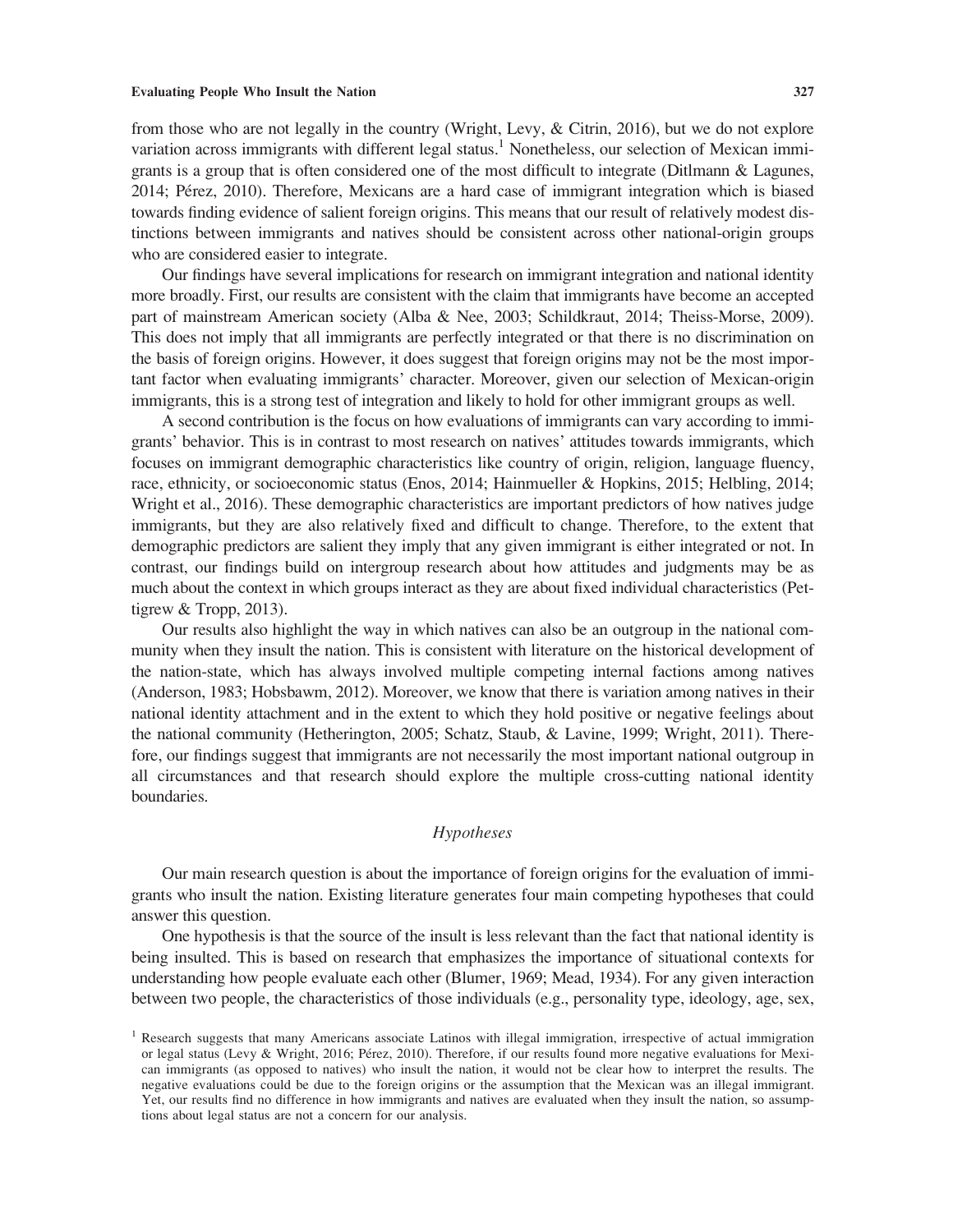race, or national origins) may not be the best predictors of how they will act. Instead, the dynamics of their interaction may be more dependent on the structure of the situation. For example, are they competing against each other, are they cooperating, does one person have a higher status, or is one person insulting the other (L. Ross & Nisbett, 1991)? The nuances of this research program are about the ways in which specific situations should be more or less important than various individual-level characteristics (M. Carter  $\&$  Fuller, 2016). For the purposes of this article, insulting the nation should be a salient situation because it is a direct challenge to an important social identity (e.g., nationality) and therefore may elicit strong defensive responses (Druckman, 1994; Ellemers, 1993). This leads to the following hypothesis:

H1: Natives will be equally negative about the character of immigrants and natives who insult the nation.

A second perspective is that immigrants will be evaluated more negatively than natives for insulting the nation. This is based on the assumption that immigrants are the fundamental outgroup in any national community (Bail, 2008; Schildkraut, 2014). A wide range of research finds that the immigrant-native distinction is relevant in daily life and that natives are very sensitive to markers of immigrants' foreign origins (e.g., language use, skin color, or cultural and religious practices) because they are perceived as threats to the integrity of the national community (Enos, 2014; Hainmueller  $\&$ Hopkins, 2015; Hopkins, 2015; Newman et al., 2012; Newman, Hartman, & Taber, 2014). In addition, there is well-established literature on the tendency for all individuals to view their ingroup (in this case natives) more favorably than an outgroup (in this case immigrants) (Tajfel, 1974, 1982). Therefore, natives should have psychological incentives to preserve positive views about their ingroup (fellow natives) and be more likely to disregard examples of negative insulting behavior from those fellow natives as anomalies that do not deserve much consideration (Brewer, 1999; Chen & Xin Li, 2009). In contrast, nothing will prevent natives from responding negatively to insults from immigrants because of their outgroup status (Bourhis, Giles, Leyens, & Tajfel, 1979; Brewer, 1979).

H2: Natives will be more negative about the character of immigrants (as opposed to other natives) who insult the nation.

A third possibility is that natives will be evaluated more negatively than immigrants for insulting national identity. This has been called the "black sheep effect" and is based on the logic that ingroup deviants (fellow natives) pose a greater threat than outgroup deviants (immigrants) because ingroup deviants challenge the uniformity and positive social identity of their ingroup (Marques & Paez, 1994; Marques & Yzerbyt, 1988; Marques, Yzerbyt, & Leyens, 1988). In addition, natives may hold fellow natives to a higher standard and have more expectations for their commitment to the national community. Higher expectations can then generate greater punishment when those expectations are violated (Bettencourt, Dill, Greathouse, Charlton, & Mulholland, 1997; Jussim, Coleman, & Lerch, 1987; Kernahan, Bartholow, & Bettencourt, 2000). In contrast, it may be easy for natives to dismiss insults from immigrants, because that type of behavior that is expected from someone not committed to the national community (Bail, 2008; Schildkraut, 2014). This leads to the third hypothesis:

H3: Natives will be more negative about the character of fellow natives (as opposed to immigrants) who insult the nation.

A final possibility is that evaluations depend on how strongly natives are attached to their national identity. Group identities shape how people see the world (Conover, 1984), and when individuals are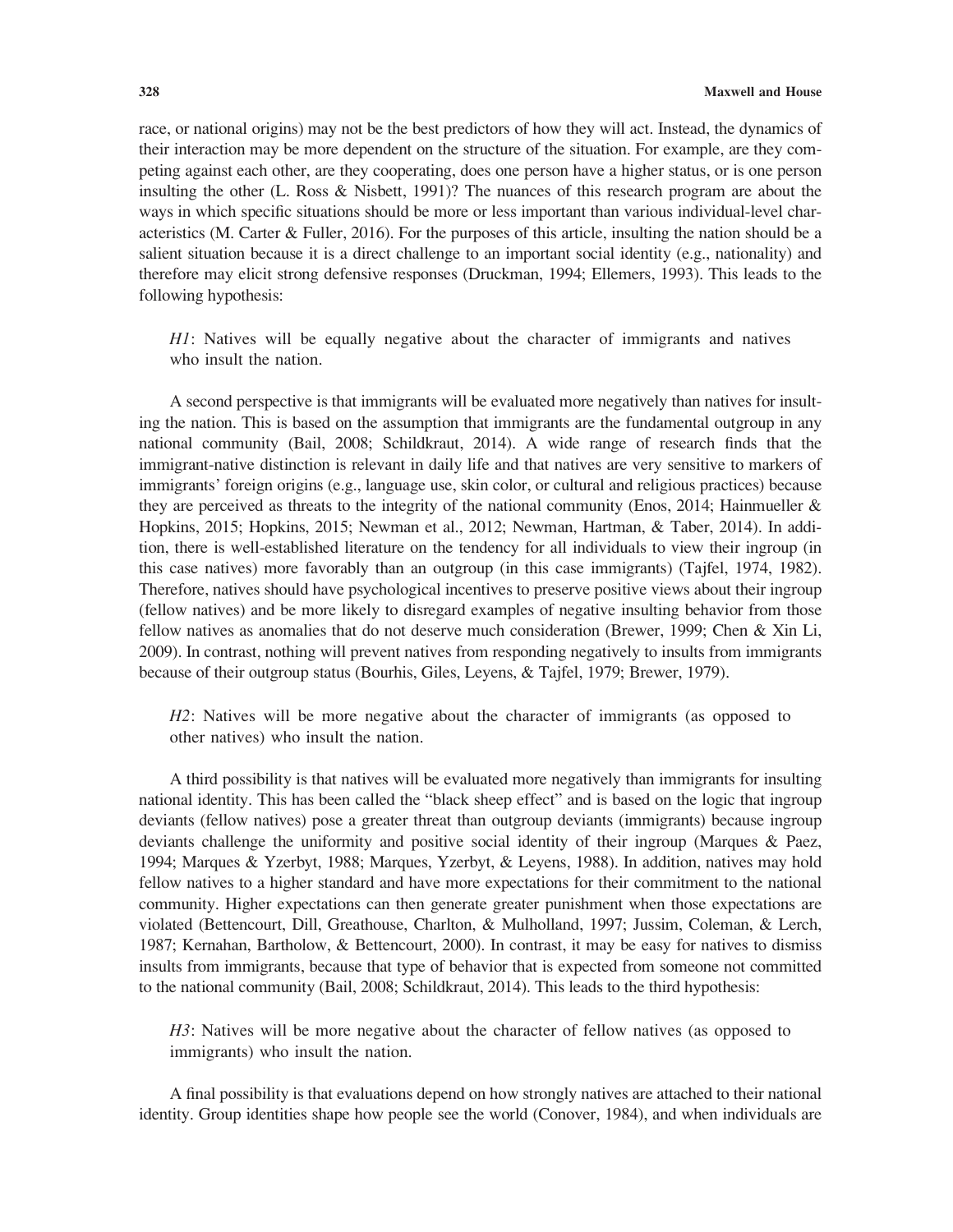more attached to an identity, it is usually more relevant for their opinions and attitudes (Allport, 1954; Tajfel, 1974; Tajfel & Turner, 2001). This suggests that natives with strong national identity attachment should have the strongest reactions to national insults because they are the most invested in the identity (Li & Brewer, 2004; Tausch, Hewstone, Kenworthy, Cairns, & Christ, 2007; Voci, 2006). Moreover, the distinction between strong and weak identifiers may be especially relevant for our study because our goal is to examine the relationship between national insults and national identity boundaries. However, it is not clear whether strong identifiers should be more negative about immigrants or natives who insult the nation. Strong identifiers may react more negatively to insults from immigrants because their strong attachment to the nation makes them more negative about members of an outgroup (Brewer, 1979; Tajfel, 1974). Yet strong identifiers may also react more negatively to insults from fellow natives. Strong identifiers have the most invested in a positive social identity for their ingroup so they should have higher expectations for fellow ingroup members. This could lead strong identifiers to react more negatively when natives clash with expectations by insulting the nation (Marques, Yzerbyt, & Leyens, 1988; Rullo, Presaghi, & Livi, 2015). This leads to the following two hypotheses.

H4a: Natives who strongly identify with the nation will be more negative about the character of immigrants (as opposed to other natives) who insult the nation.

 $H4b$ : Natives who strongly identify with the nation will be more negative about the character of fellow natives (as opposed to immigrants) who insult the nation.

## Data

Our data are from a series of vignette experiments in three online surveys. Table 1 presents an overview of the three studies. Our goal is to study how natives evaluate national insults so our respondents are all non-Hispanic, White U.S.-born American citizens aged 18 or older. There are non-Whites who are native to the United States, but there is evidence that non-Whites and Whites have different national-identity-attachment dynamics (N. Carter  $\&$  Pérez, 2016), so we leave the exploration of non-White reactions to national insults for future investigation.2 Studies 1 and 2 are nationally representative samples of our target population, and Study 3 is a convenience sample of students from the University of North Carolina at Chapel Hill.<sup>3</sup>

For studies 1 and 2, we commissioned two separate samples from the firm Qualtrics. Qualtrics contracts with several third-party providers who each maintain panels of over 1 million potential respondents.4 As seen in Table 1, study 1 has 1,019 respondents, and study 2 has 1,575 respondents. The surveys were fielded with quotas to generate samples that are nationally representative by sex, age, and education.<sup>5</sup> For study 3, subjects were recruited from a large introductory course in which students were required to participate in three hours of research. This yields a sample of 362 respondents which is not nationally representative (we discuss the implications of potential sample bias when we present results from study 3). Detailed information on responses rates for each survey is in the online supporting information.

<sup>&</sup>lt;sup>2</sup> This does not imply that non-White attitudes are somehow less indicative of American society. Instead, the complexity required to study White and non-White attitudes is beyond the scope of this study.<br>During the academic year 2014–15, we conducted two pilot studies with undergraduate student subjects at the Univer-

sity of North Carolina at Chapel Hill to test our measures of national identity insults.<br><sup>4</sup> Panel members who did not meet our demographic criteria were identified through a series of screening questions at<br>the beginning

The desired sex quotas were 51% female and 49% male. For age, the quotas were 13% aged 18–24, 35% aged 25–44, 35% aged 45–64 and 17% aged 65 or older. For education, the quotas were 13% some high school or less, 30% high school graduate, 29% some college, 18% college graduate, and 10% graduate school degree.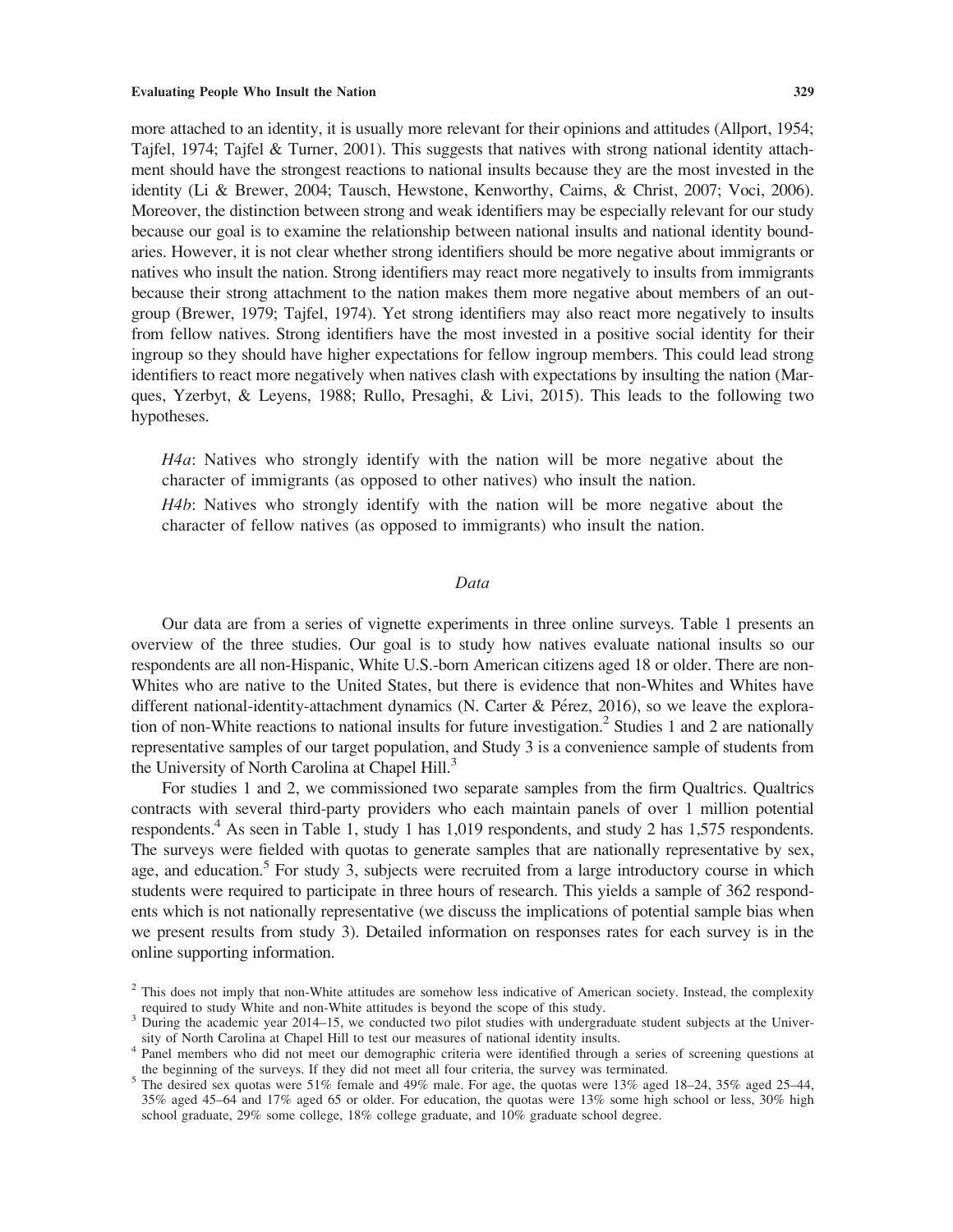| Study   | Dates                | Format              | Ν     |
|---------|----------------------|---------------------|-------|
| Study 1 | May 27–30, 2015      | Qualtrics (nat rep) | 1,019 |
| Study 2 | July 24–Aug. 5, 2015 | Qualtrics (nat rep) | 1,575 |
| Study 3 | Nov. 4–Dec. 8, 2015  | Student Sample      | 362   |

Table 1. Summary of Studies

In study 1, we evaluate the hypotheses about the strength of natives' national identification (H4a andH4b) with a standard question about how strongly respondents feel American. Study 2 builds on Study 1 by providing a more detailed investigation with 10 items that measure five dimensions of national identification. This more nuanced conception of national identification is consistent with existing literature and uses measures that have been tested in multiple studies (Huddy & Khatib, 2007; Schatz et al., 1999). Full details on the measures are in the section on results from study 2, as well as the online supporting information.

In each survey, we measure our dependent variable by presenting respondents with a short vignette and asking a series of questions about the character of the person in the vignette. In Study 1, the vignette is about a salesman for an American car company. In studies 2 and 3, the vignette is about a high school teacher. Using a different scenario in the second and third studies improves the external validity of our research by expanding the analysis beyond one type of vignette. In addition, a high school teacher should be an especially sensitive scenario because it involves forming the next generation of American citizens and educating vulnerable young people. This should be a very strong test of how natives respond when national identity boundaries are salient.

All three studies use a  $2 \times 3$  experimental design and present each respondent with one of six versions of the vignette. In each study, respondents are randomly assigned to receive a vignette where the character is either marked as native (by a stereotypically Anglo name) or immigrant (by a stereotypically Latino name and the description "born and raised in Mexico but lives in America"). The second level of experimental variation is the behavior of the character in the vignette, and in each study, respondents are randomly assigned to receive one of three versions of the behavior.

Study 1 includes a control condition where the character does not reference the nation and a second condition where the character insults America. This allows us to make two key comparisons. First, we compare how natives evaluate immigrants when they insult the nation as opposed to when they do not insult the nation. Second, we compare how the penalty for insulting the nation may vary between immigrant and native offenders. A third condition includes language insulting the car dealer's customers. This is important because insulting the nation is rude behavior and measuring responses to generic rudeness allows us to distinguish between negative evaluations that respond to rude behavior and negative evaluations that respond specifically to the rudeness of national insults.

In study 2, the control and national insult conditions are similar to those in Study 1, as the high school teacher does not reference the nation in the control condition and insults America in the national insult condition. The third condition in study 2 includes patriotic language praising the United States. This condition is the opposite of an insult and is a useful extension for our analysis. Comparing reactions to patriotism and national insults allows us to determine whether natives' reaction to behavior that evokes the importance of national identity vary according to the direction of the prime (positive or negative) or if they are two sides of the same underlying national identity dynamic.

Study 3 tests whether our results are robust to different forms of national insults. Study 3 includes a control condition, a national insult condition, and a critical condition in which the high school teacher offers a subtler challenge to American national identity.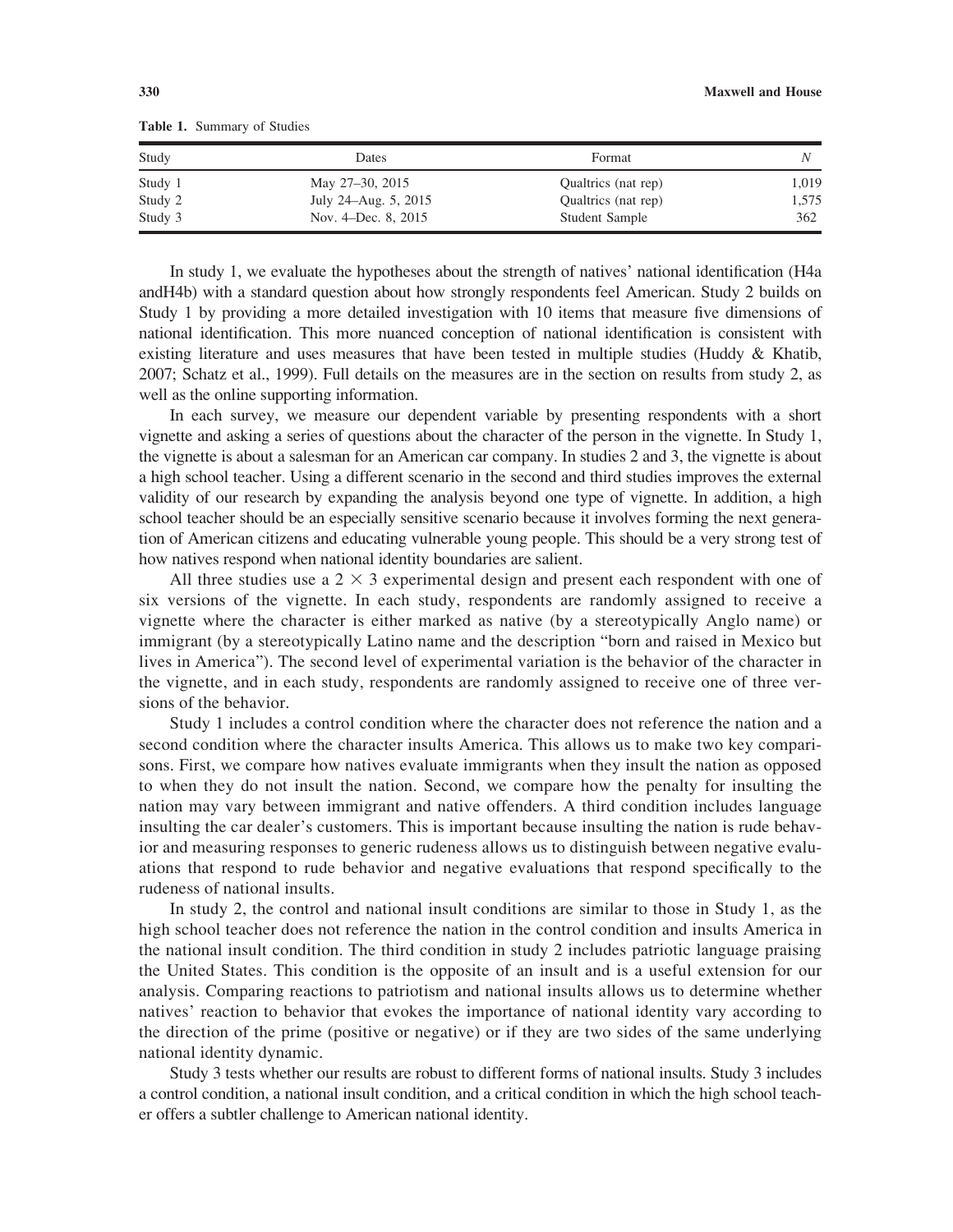## STUDY 1

Each respondent in study 1 is randomly assigned to receive one of six vignettes. The full text for the vignettes is as follows:

We would now like to ask for your evaluation of leadership skills.

Joseph Smith [Juan Sanchez was born and raised in Mexico but lives in America and] owns a dealership for one of the American car companies.

Control: Every morning Joseph/Juan gathers his employees for a pep talk. He reviews sales data and asks if anyone has questions. He always finishes with his motto: "Our dealership sells great cars!"

National identity insult: Every morning Joseph/Juan gathers his employees for a pep talk. He reviews sales data and asks if anyone has questions. He always finishes with his motto: "America is a country for losers, fools and idiots. But our dealership sells great cars!"

Generic rude: Every morning Joseph/Juan gathers his employees for a pep talk. He reviews sales data and asks if anyone has questions. He always finishes with his motto: "Our customers are losers, fools and idiots. But our dealership sells great cars!"

Respondents are then given four questions to judge the character in the vignette. One asks if Joseph/Juan is a good or bad leader of the dealership; another asks if he is a good or bad representative of the company; a third asks if he is a good or bad example for his employees; and the final question asks about his likability. Each question is on a scale of 0 (most negative) to 10 (most positive).

Results. Figure 1 presents results for the four dependent variables as well as a summed index of the four items. As expected, evaluations are more negative for the national insult condition as opposed to the control condition and for the generic rude condition as opposed to the control condition across each item. In addition, across each item natives have similar evaluations of fellow natives and immigrants who insult the nation. Natives also have the same evaluation of fellow natives and immigrants in the control condition, which means that the penalty for national insults appears to be similar for immigrants and natives (as is the penalty for generic rudeness). Regression analysis (for which full results are in Table 1 in the online supporting information) confirms that there is no statistically significant difference between the immigrant and native penalties for insulting the nation.<sup>6</sup>

Variation According to Strength of National Identification?. Results in Figure 1 and Table 1 in the online supporting information are consistent with Hypothesis 1 because they suggest that natives may primarily react to national insults based on the situational salience, without distinguishing between immigrant and native perpetrators of the insult. However, to evaluate Hypothesis 4a and Hypothesis 4b, we need to explore how character judgments may vary according to respondents' strength of national identification. We conduct this subgroup analysis with an item (administered prior to the car dealer vignettes) that asks "How strongly do you agree or disagree with the following statement: I feel American." We code the 74% of respondents who answer "strongly agree" as strong identifiers and the 26% of respondents who answer "somewhat agree," "somewhat disagree," and "strongly disagree" as weak identifiers.

<sup>&</sup>lt;sup>6</sup> We estimate a series of regression models predicting the evaluation of car dealer vignettes with covariates for whether the vignette was a native dealer, whether the vignette included national insult language and an interaction between native dealer and national insult language. The interaction term is the key covariate and is never statistically significant (at  $p < .10$ ) for any of the items.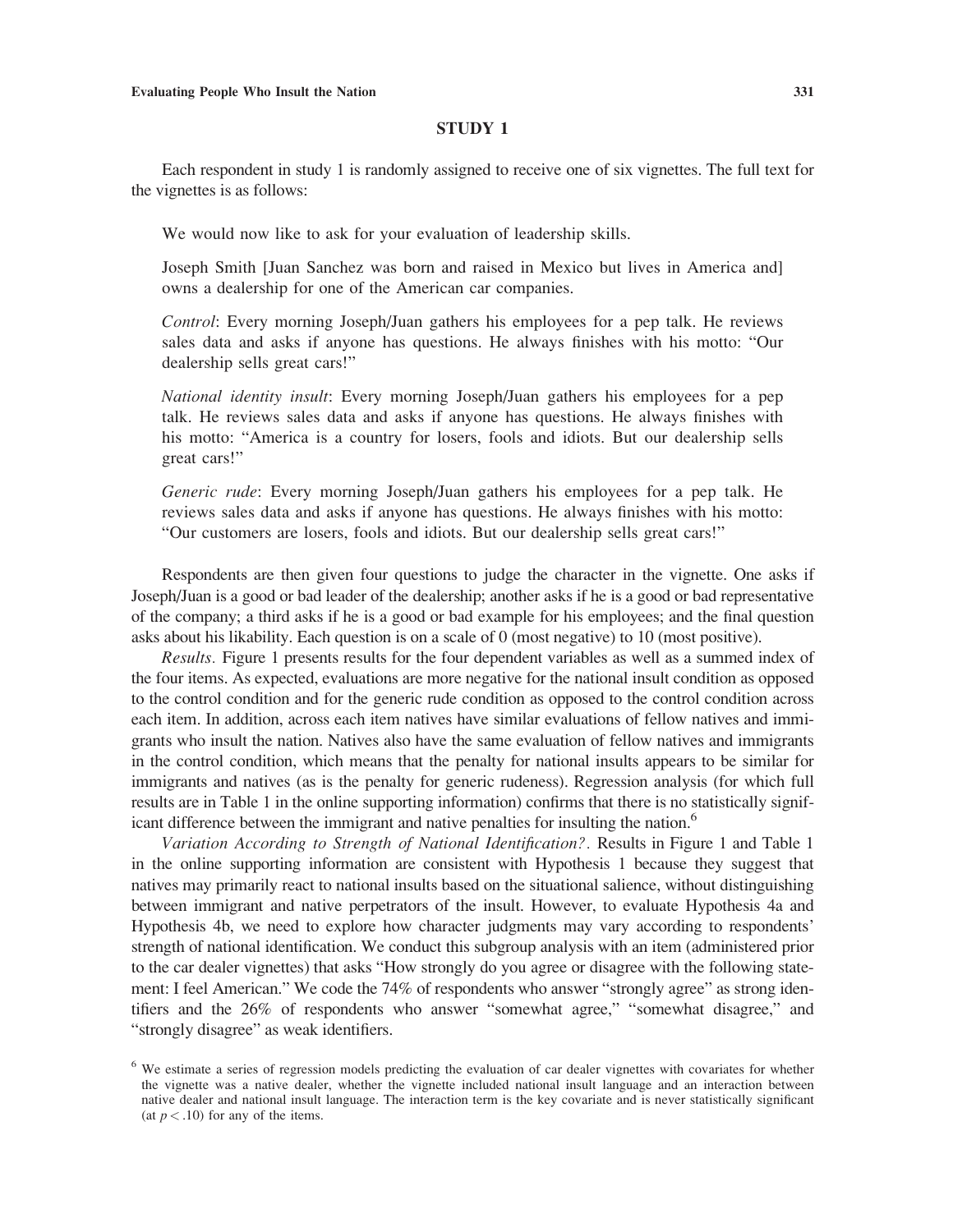

Figure 1. Evaluations of car-dealer vignettes. Responses are recoded from 0 (most negative) to 1 (most positive). Points indicate the mean score, and lines are 95% confidence intervals. Points and lines in gray are for the control condition; points and lines in black are for the national insult condition or the rude condition. "Leader" is whether Joseph/Juan is a good leader of the dealership. "Example" is whether Joseph/Juan is a good example for his employees. "Represent" is whether Joseph/Juan is a good representative of the car company. "Likable" is about the likability of Joseph/Juan. "Index" is a summed index of the four items. Beneath the labels is the difference between the control condition and the insult or the rude condition.

Figure 2 presents mean evaluation scores among weak and strong identifiers. The main difference is that there is a larger penalty for insulting the nation (as opposed to being in the control group) among strong as opposed to weak identifiers. This is consistent with the expectation that strong identifiers should be more sensitive to national insults. Yet, there is no difference in the evaluation of immigrants and natives, in either the insult or the control condition, among weak and strong identifiers. In addition, regression models in Tables 1 and 2 in the online supporting information confirm that there is no statistically significant relationship (at  $p < .10$ ) between receiving the insult condition and evaluating immigrants as opposed to natives.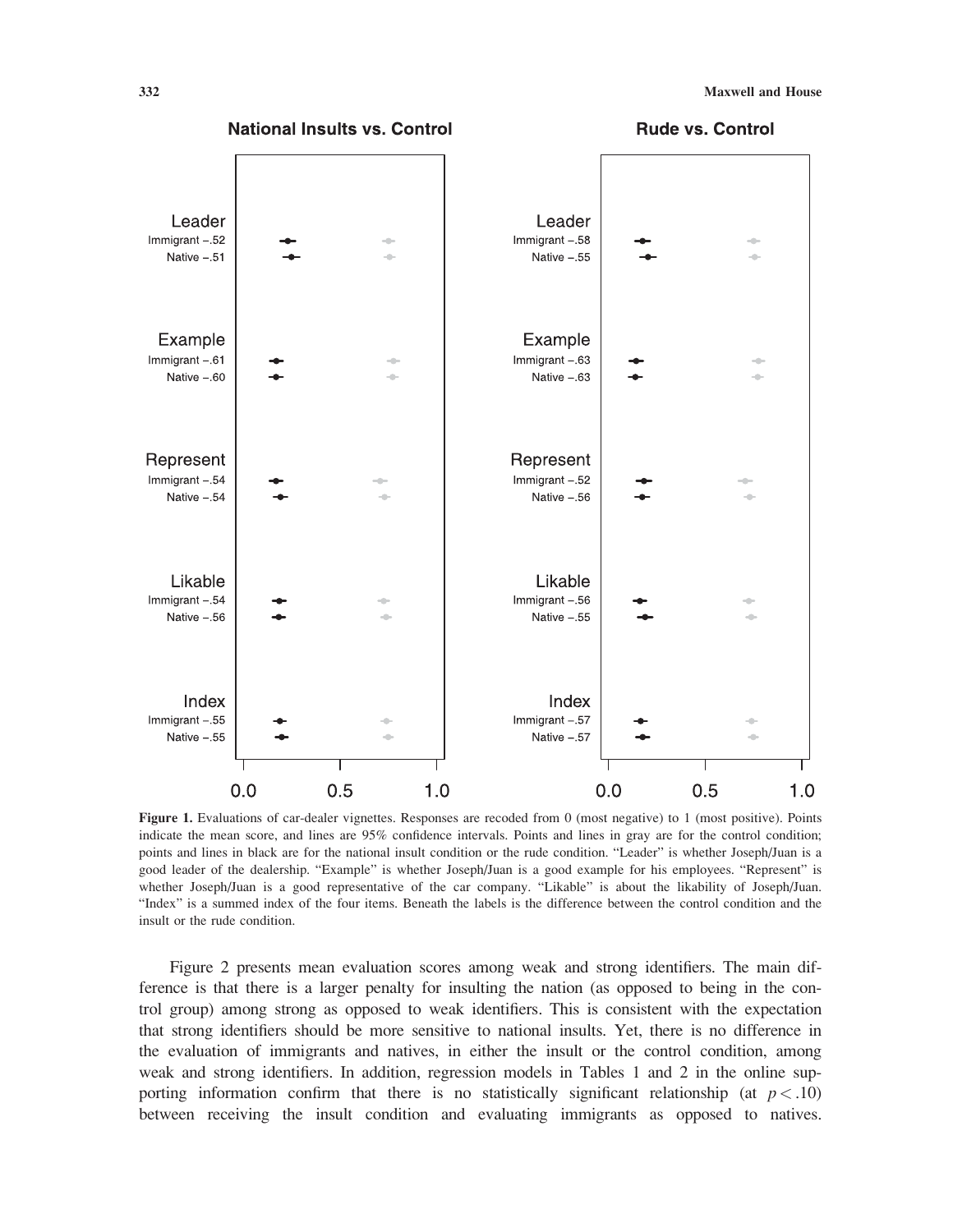

Weak Identifiers **Network** Strong Identifiers

Figure 2. Evaluations of car-dealer vignettes among weak and strong national identifiers. Responses are recoded from 0 (most negative) to 1 (most positive). Points indicate the mean score, and lines are 95% confidence intervals. Points and lines in gray are for the control condition; points and lines in black are for the national insult condition. "Leader" is whether Joseph/Juan is a good leader of the dealership. "Example" is whether Joseph/Juan is a good example for his employees. "Represent" is whether Joseph/Juan is a good representative of the car company. "Likable" is about the likability of Joseph/Juan. "Index" is a summed index of the four items. Beneath the labels is the difference between the control and the insult condition.

Therefore, results from study 1 offer the most support for Hypothesis 1 because they suggest that natives primarily judge characters in the vignettes based on the content of the situation and not on whether they are immigrants or natives.

Nonetheless, study 1 raises two issues that we address in the subsequent studies. The first is that our measure of national identity attachment in study 1 may not sufficiently distinguish between strong and weak identifiers. We might see larger effects and clearer differences between strong and weak identifiers if we had more fine-grained measures (our measure in study 1 cannot distinguish among the top 74% of national identifiers). We address this concern in study 2.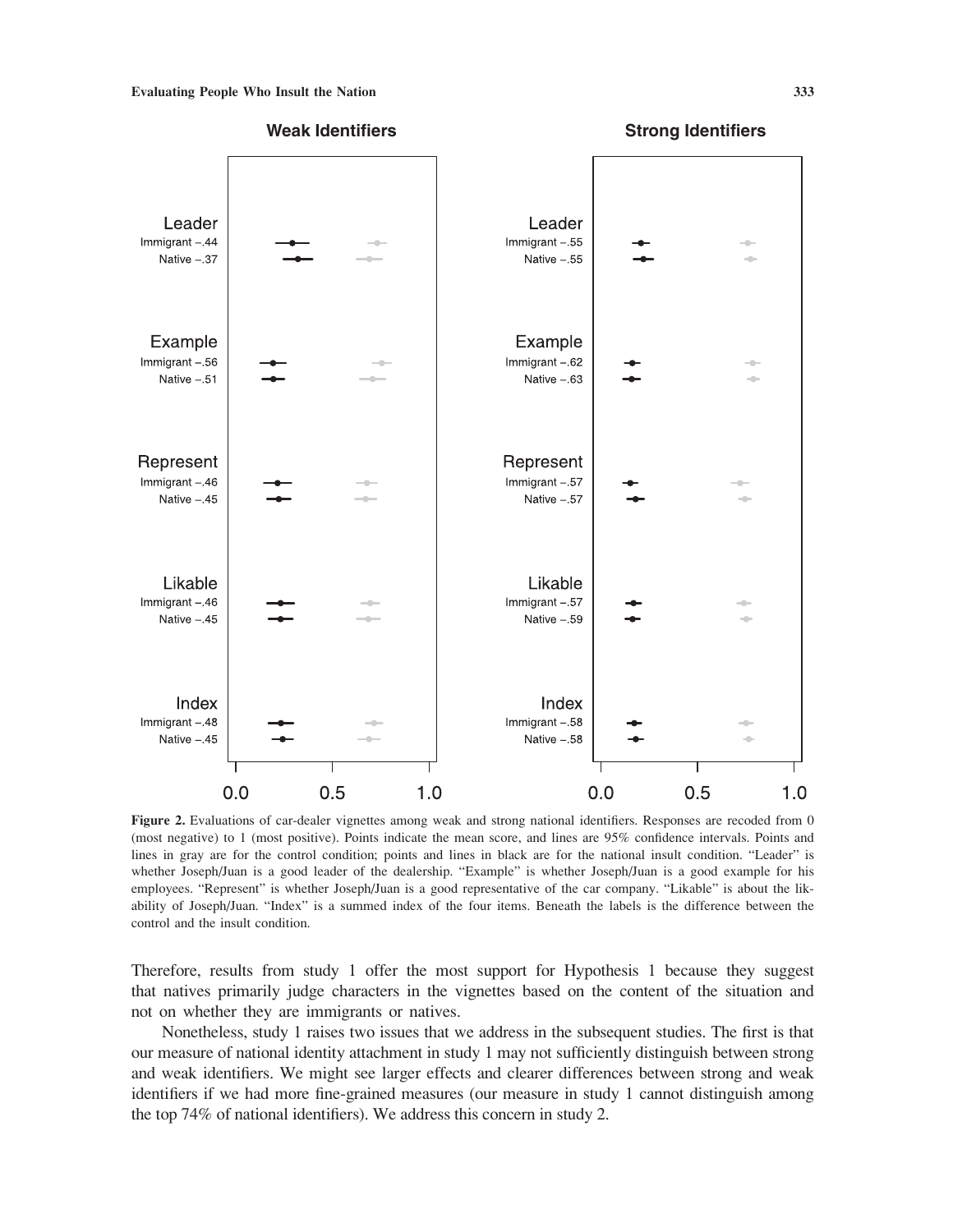The second issue is that results in Figure 1 suggest that the penalties for national insults are the same as those for generic rudeness.<sup>7</sup> This means that our national insult condition may have been so extreme that its rudeness was more salient than the national identity insult for how respondents evaluated the vignette. Moreover, existing research on expectation-states theory suggests that categories like immigrant status may be most relevant in situations of ambiguity (e.g., subtle critiques) as opposed to more straightforward situations where there are clear behavioral markers (e.g., flagrant insults) to inform character judgments (Correll & Ridgeway, 2006). We address this concern in study 3.

## STUDY 2

## The Strength of National Identification

Study 2 builds upon the first study with more detailed measures of national identification, which allow a more rigorous evaluation of Hypotheses 4a and 4b. We use 10 items (which are standard in the literature on national identity attachment) to measure five dimensions of national identity (Huddy & Khatib, 2007; Schatz et al., 1999). We use two items for attachment to national identity (how important is being American to you; how emotionally attached do you feel to the United States), two items for symbolic patriotism (how do you feel when you see the American flag/when you hear the American national anthem), two items for *nationalism* (America is a better country than most others; the world would be better if more people from other countries were like Americans), two items for uncritical patriotism (people who do not wholeheartedly love America should live elsewhere; I support U.S. policies because they are the policies of my country), and two items for *constructive patriot*ism (if I criticize the United States, it is because I love the country; voicing concerns and dissent about the U.S. government is patriotic). We combine these 10 items into one additive scale and analyze the bottom third as weak identifiers, the middle third as moderate identifiers and the top third as strong identifiers. The 10-item scale has a Cronbach's alpha of 0.83, which suggests it is a fairly reliable scale. We explore differences across the five national identity dimensions later in the analysis.

As in the first study, respondents in study 2 are randomly assigned to one of six vignettes. The full text for the vignettes is as follows:

We would now like your opinion on how high school teachers interact with students.

Carl Smith was born and raised in America [Carlos Sanchez was born and raised in Mexico but now lives in America]. He is an American History teacher in a public high school. Every day at the end of class he reviews the main points, reminds students about the next exam or assignment, and asks if they have any questions.

Control: [no further text]

National insult: Carl/Carlos then repeats his motto: "America is a terrible country with a horrible history. You should all be ashamed for living in this country."

Patriotic: Carl/Carlos then repeats his motto: "America is the best country on earth. You should all be thankful for living in this great country."

<sup>&</sup>lt;sup>7</sup> OLS regression results (not presented here) indicate that there is no statistically significant (at  $p < .05$ ) difference in evaluations between the insult and the rude conditions, for the immigrant or the native characters. The difference is statistically significant at  $p < 0.10$  for only one item (leadership), where immigrants are evaluated slightly more favorably in the threat as opposed to generic rude condition.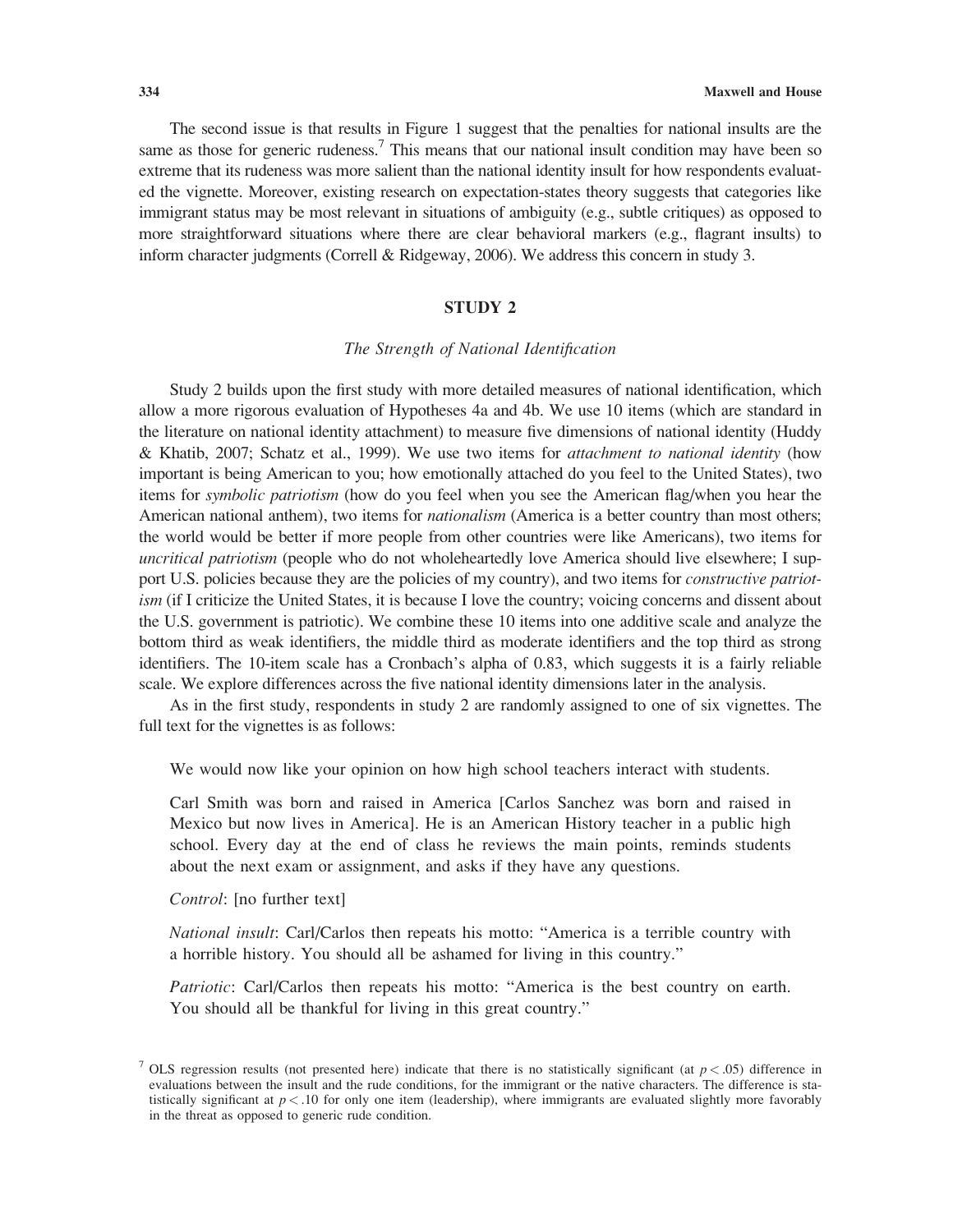Respondents are given eight questions to evaluate the fictional high school teacher. The first four are similar to the questions from study 1 and ask whether the teacher is a good representative of his high school, a good example for his students, a good teacher, and how likable he is. We include additional items to probe whether the lack of distinction between immigrant and native vignettes in study 1 is just a function of the specific questions we asked or truly reflective of broader character evaluation dynamics. We ask two questions explicitly about the national community. One asks whether the teacher fits the image of what it means to be a good American and the other asks whether the teacher is loyal to the United States. Finally, given research on the emotional content of attitudes towards immigrants and the nation (Brader, Valentino, & Suhay, 2008), we include two items that tap subjects' emotional responses by asking the extent to which the vignettes evoke uneasiness and anger.

Results. Results from the full sample in study 2 are consistent with the full sample in study 1. Evaluations are more negative in the national insult condition as opposed to the control condition. In addition, there is no real difference in how respondents evaluate immigrants as opposed to natives, in either the insult or the control conditions, all of which is consistent with Hypothesis 1. Detailed results for the full sample are presented in Figure 1 in the online supporting information.

The results in Figure 3 indicate several differences across subgroups with different levels of national identification. As in study 1, strong identifiers give larger punishments than moderate or weak identifiers when anyone insults the nation. However, unlike in study 1, there are differences in the evaluations of immigrants and natives across respondents with different strengths of national identification.

Strong identifiers are more negative about immigrants (as opposed to natives) who insult the nation. Strong identifiers also tend to be more negative about immigrants (as opposed to natives) in the control condition, which is consistent with the assumption that strong identifiers are generally biased in favor of their ingroup as opposed to outgroups. This leads strong identifiers to punish fellow natives more harshly than immigrants who insult the nation. This is because strong identifiers have the most positive views about the ingroup in the control condition, so they have more room for their evaluations to become negative when confronted with national insults.<sup>8</sup>

However, the extent to which strong identifiers judge immigrants and natives differently is fairly minor compared to the big distinction between whether or not the vignette describes an insult to the nation. Tables 4–6 in the online supporting information support this with a series of regression models predicting evaluations of the vignettes among the subgroups with different levels of nationalidentification strength. Each model includes covariates for whether respondents receive an immigrant or native vignette, whether respondents receive an insult or the control condition, and an interaction between receiving a native vignette and a national insult. The coefficients for the interaction term are generally small (mostly less than 0.10) and are only statistically significant at  $p < .05$  in two of the eight models for weak and for strong identifiers (and are never statistically significant at  $p < .05$  for moderate identifiers). The results for these interaction terms are consistent with the overview of results in Figure 3, which suggests that there are not major differences in the effects of national insults coming from immigrants as opposed to natives, irrespective of the strength of national identification.

Further evidence for the greater importance of situational contexts as opposed to the strength of national identification is how subjects respond to vignettes that signal explicit patriotism. Strong identifiers may be biased in favor of natives in the control and the national insult conditions, but (as seen in Figure 2 in the online supporting information) in the patriotic condition, they have similar evaluations of natives and immigrants. Table 7 in the online supporting information confirms this trend with

<sup>&</sup>lt;sup>8</sup> One underlying psychological mechanism is that strong identifiers should have higher expectations of fellow ingroup natives. We test this with a series of items on the extent to which respondents expect immigrants and natives to be loyal or hostile to the United States. These items indicate that 75% of strong identifiers believe natives are more loyal to the United States than immigrants, compared to 67% of moderate identifiers and 53% of weak identifiers. Similarly, 50% of strong identifiers believe immigrants are more hostile to the United States than natives, compared to 39% of moderate identifiers and only 29% of weak identifiers.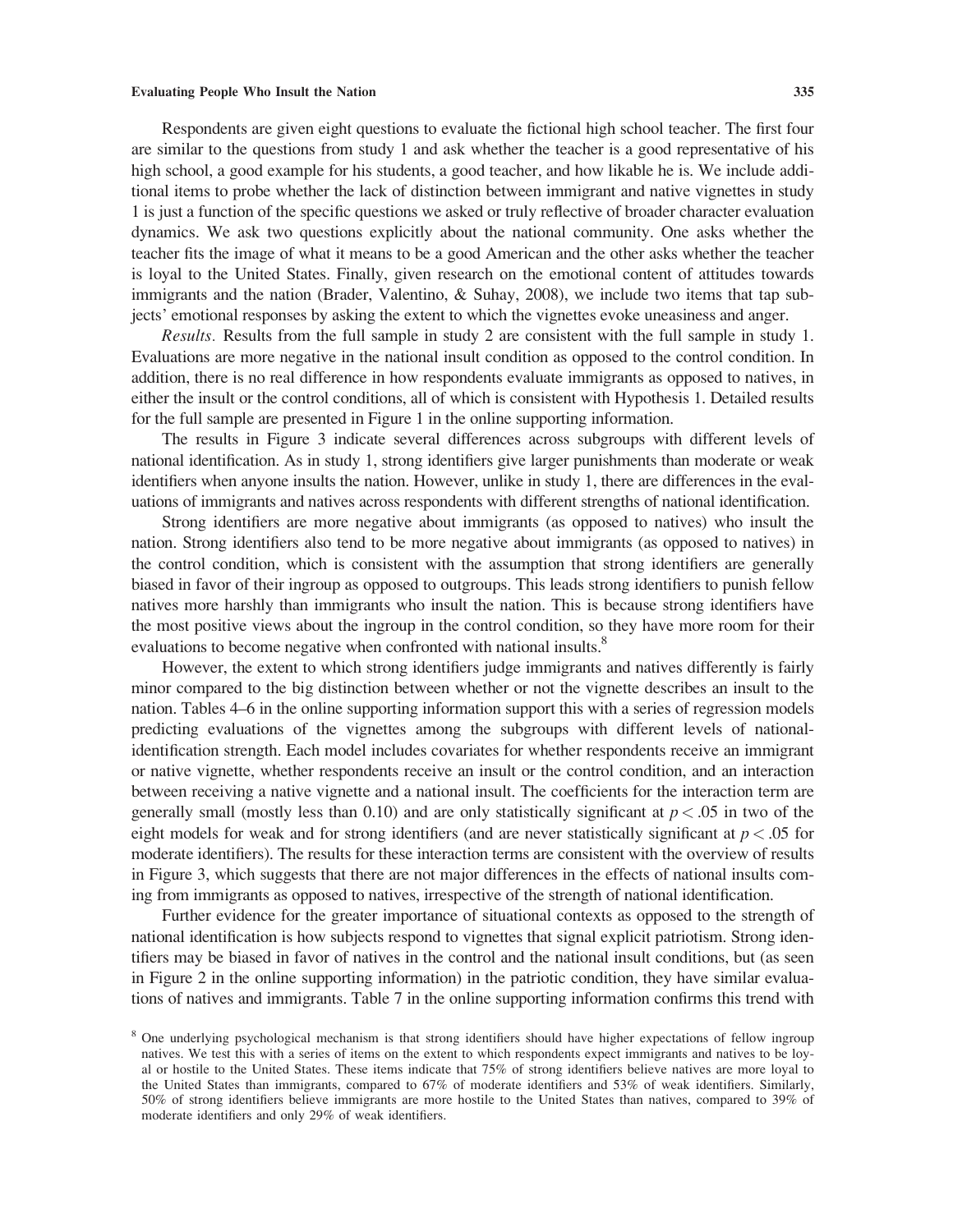

Figure 3. Evaluations of high-school-teacher vignettes. Responses are recoded from 0 (most negative) to 1 (most positive). Points indicate the mean score, and lines are 95% confidence intervals. Points and lines in gray are for the control condition; points and lines in black are for the national insult condition. "HS Rep" is whether Carl/Carlos is a good representative of the high school. "Example" is whether Carl/Carlos is a good example for his students. "Good Teacher" is whether Carl/Carlos is a good teacher. "Likable" is about the likability of Carl/Carlos. "Good American" is whether Carl/Carlos fits the image of a good American. "Loyal US" is whether Carl/Carlos is loyal to the United States. "Uneasy" and "Angry" are whether Carl/Carlos makes subjects feel uneasy or angry. Beneath the labels is the difference between the control and the insult conditions. "Weak Identifiers" are the bottom third of respondents on the nationalidentification index variable. "Moderate Identifiers" are the middle third on the national-identification index variable. "Strong Identifiers" are the top third of respondents on the national-identification index variable.

bivariate regression models estimating evaluations of natives (as opposed to immigrants) among strong identifiers in the patriotic condition. For each evaluation, the coefficient for native/immigrant differences is close to zero and not statistically significant (at  $p < .10$ ).<sup>9</sup>

<sup>&</sup>lt;sup>9</sup> There is also evidence in Figure 2 in the online supporting information that weak identifiers and moderate identifiers are more positive about immigrants (as opposed to natives) in several evaluations of the patriotic conditions. Weak and moderate identifiers also have slightly more positive reactions to immigrants (as opposed to natives) in the control condition and suggest that moderate and weak identifiers may have disassociated so much from their ingroup national identity that they are more willing to reward outgroup individuals for embracing the national identity. However, these results were unanticipated and should not be overinterpreted.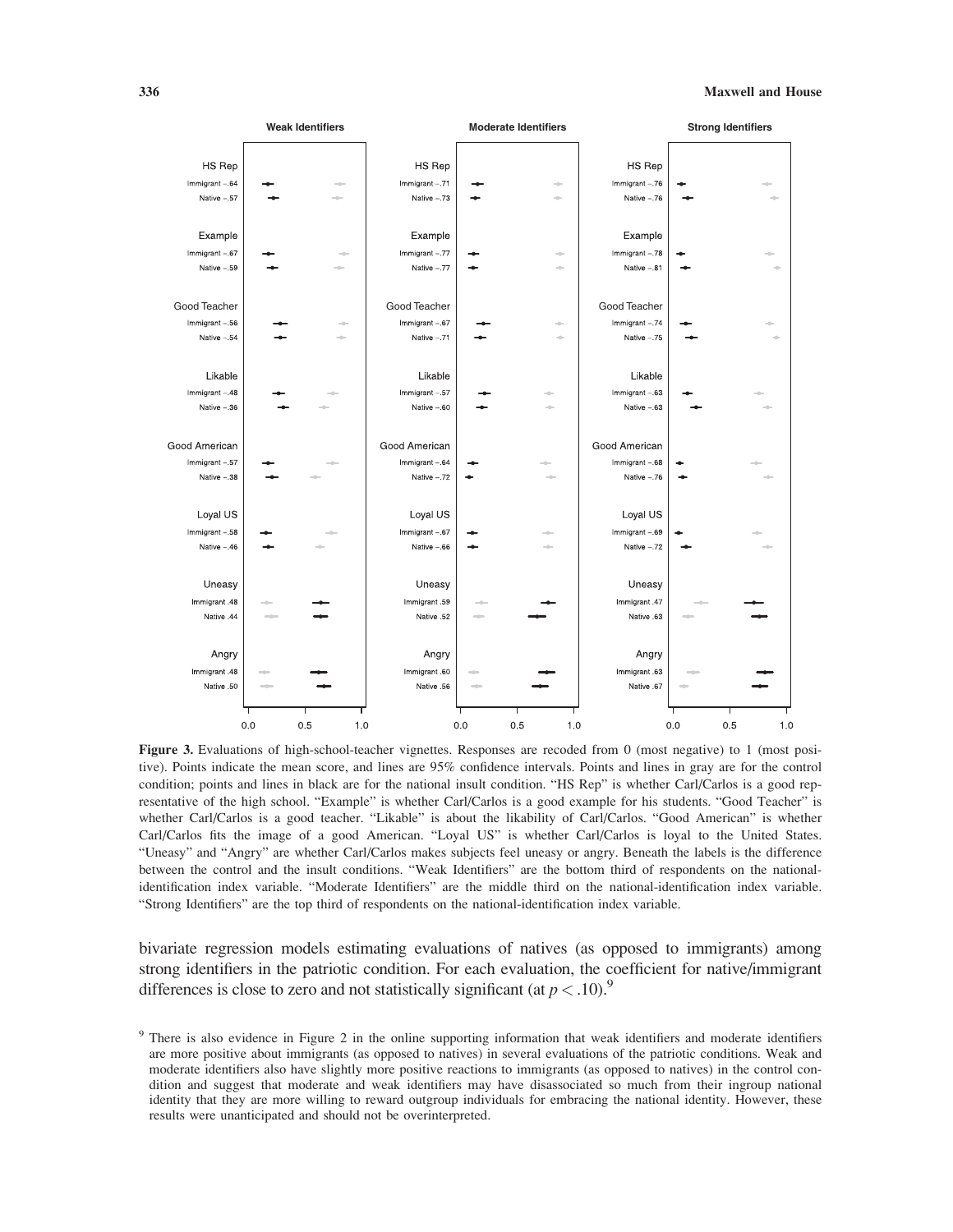Finally, note that in Figure 3 the largest punishments are for whether the teacher is a good representative of the high school and a good example for his students. This suggests that these questions tap into the deepest area of concern for how national insults affect students. However, the distinction between punishments for immigrants and natives is largest for being a good American and the questions about emotional responses. This suggests that the immigrant-native boundary may be slightly more relevant for emotional responses and for judgments that explicitly concern the nation (although note that immigrant-native differences are modest for the question about loyalty to the United States).

Variation in the Content of National Identity? An alternate possibility is that the strength of national identity may be less important than the content of national identity. For example, of the five dimensions in our national identity index, individuals with high levels of nationalism or uncritical patriotism should be more likely than individuals with high levels of national identity attachment, symbolic patriotism, or constructive patriotism to have strong favoritism for ingroup natives and strong dislike of outgroup immigrants (Huddy & Khatib, 2007; Schatz et al., 1999). In addition, existing research often distinguishes between people who conceptualize their national community in ethnocentric as opposed to civic terms. Ethnocentric individuals are more likely to have negative views about immigrants, because their requirement of shared ethnic heritage as a prerequisite for national belonging is usually impossible for immigrants to satisfy (Kinder & Kam, 2010; Wright, 2011).

Variation in the content of national identity could be important for our analysis in several ways. First, our finding of a salient immigrant-native boundary among strong national identifiers could be a spurious relationship if the strong identifiers all have high levels of nationalism and uncritical patriotism but low levels of the other national identity dimensions. In addition, our finding of a pronative bias among strong national identifiers could be a spurious relationship if all the strong identifiers held ethnocentric conceptions of the national community and all the weak identifiers held civic conceptions. Moreover, nationalists, uncritical patriots, and ethnocentric individuals may have larger distinctions between immigrants and natives than between the situations of insulting the nation or not, which would weaken support for Hypothesis 1.

However, a close analysis of data on variation in the content of national identity does not challenge our earlier findings. Full details are in the subsection on analyzing the content of national identity in the online supporting information, but the main conclusion is that analyzing variation in the content of national identity does not challenge our finding of a salient immigrant-native boundary among strong national identifiers. In addition, variation in the content of national identity does not challenge our finding that the immigrant-native boundary among strong national identifiers is relatively modest compared to the distinction between people who do and do not insult the nation.

## STUDY 3

## Flagrant Insults vs. Subtle Critiques

Study 3 explores whether the dramatic and flagrant insults in the first two studies may have overwhelmed the immigrant-native boundary in ways that more subtle critiques of American identity would not. The experimental design in study 3 is very similar to study 2, as we use the same high school setting and the same names as in the vignettes from study 2. We also use the same language for the control condition and the national insult condition. However, instead of the patriotic condition from study 2 we use a critical condition which offers a more subtle challenge to America by finishing with the following phrase: "The main theme in his classes is that students should always criticize and question America's history and its role in the world."

Results. Figure 4 compares responses to the control and critical conditions as well as responses to the insult and control conditions. There are several results of note. First—as one would expect—the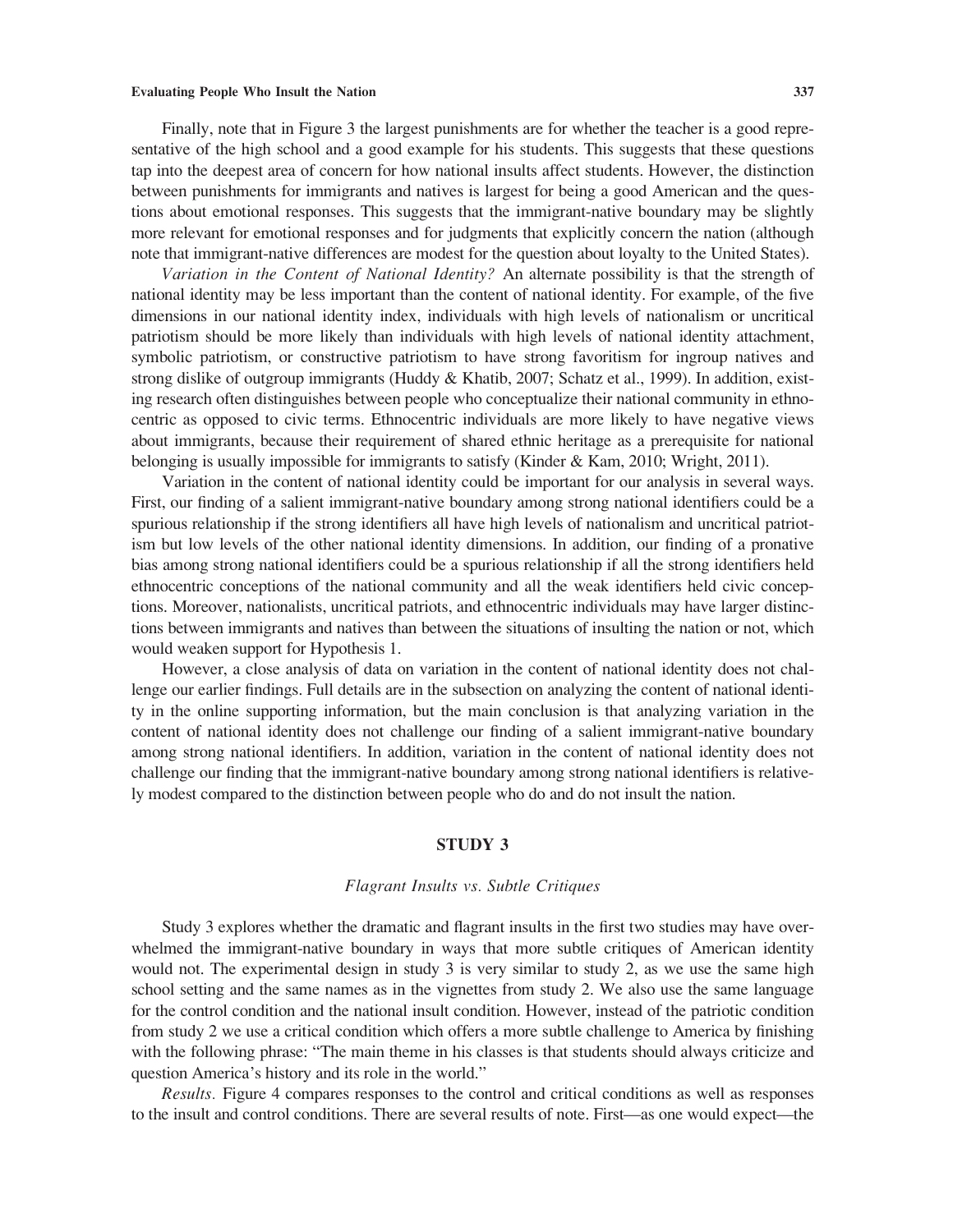

**Critical vs. Control** 

Figure 4. Evaluations of high-school-teacher vignettes with a milder critical condition. Responses are recoded from 0 (most negative) to 1 (most positive). Points indicate the mean score, and lines are 95% confidence intervals. Points and lines in gray are for the control condition; points and lines in black are for the critical or the national insult condition. "HS Rep" is whether Carl/Carlos is a good representative of the high school. "Example" is whether Carl/Carlos is a good example for his students. "Good Teacher" is whether Carl/Carlos is a good teacher. "Likable" is about the likability of Carl/Carlos. "Good American" is whether Carl/Carlos fits the image of a good American. "Loyal US" is whether Carl/Carlos is loyal to the United States. "Uneasy" and "Angry" are whether Carl/Carlos makes subjects feel uneasy or angry. Beneath the labels is the difference between the control and the critical or insult conditions. Respondents are non-Latino, White, U.S.-born citizens of the United States.

punishments are larger for insulting as opposed to criticizing the nation. For both immigrant and native vignettes, the gaps between the insult and the control conditions are roughly twice as large as the gaps between the critical and control conditions.

A second key finding in Figure 4 is that the immigrant/native boundary operates similarly for evaluations of insults and subtle critiques of the nation. Tables 11 and 12 in the online supporting information present results which indicate that, across each of the evaluations, regression coefficients for the interaction between receiving a native vignette and a national insult condition are roughly the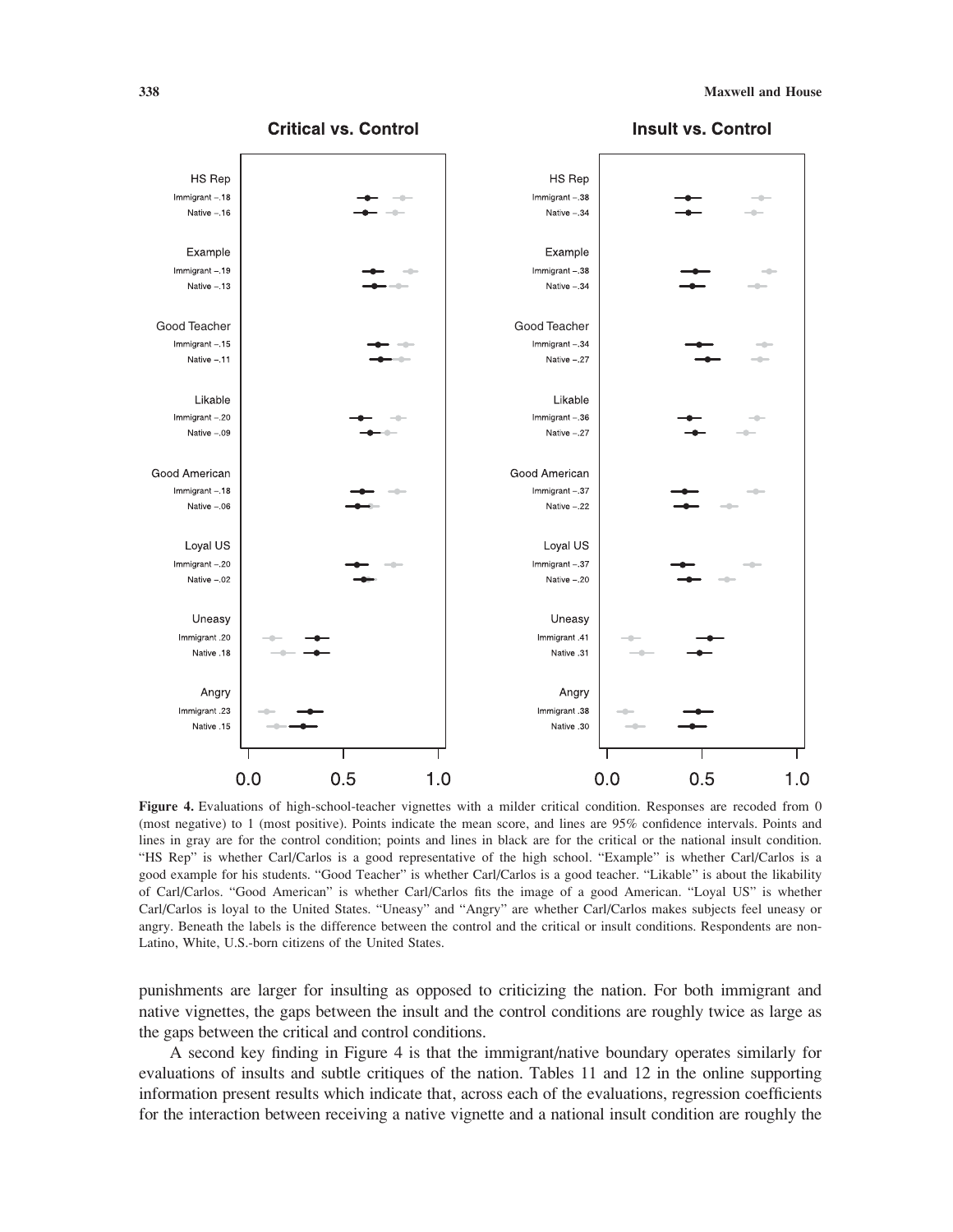same as regression coefficients for the interaction between receiving a native vignette and a critical condition. Yet, there is some evidence of a potential distinction between immigrants and natives. On several items, there are slightly larger punishments for immigrants (as opposed to natives) who either criticize or insult the nation. This is because evaluations are a bit more positive for immigrants as opposed to natives in the control condition, which leaves more room for evaluations to decline in the critical/insult conditions.10

However, much like in study 2, any distinction between immigrants and natives in study 3 is relatively small compared to the distinction between situations. Across all the evaluations, the average immigrant-native gap when comparing punishments for being critical is 0.08 points, compared to an average critical punishment of 0.19 for immigrants and 0.11 for natives. Similarly, the average immigrant-native gap when comparing punishments for insulting the nation is 0.09 points, compared to an average national insult punishment of 0.37 for immigrants and 0.28 for natives. In short, results from study 3 are consistent with studies 1 and 2 in supporting Hypothesis 1 because they suggest that the main distinction for character evaluations is whether the situation involves an insult/critique of the nation and not whether the character is an immigrant or a native.

Nonetheless, results from study 3 should be interpreted with some caution because study 3 uses a convenience sample of students and is not nationally representative on key demographic factors like age, sex, or education. Tables 13 and 14 in the online supporting information list descriptive statistics for all three studies, and respondents in study 3 are younger and more female than respondents in studies 1 and 2. In addition, respondents in study 3 have lower levels of national identification than respondents in study 2. For respondents in study 3, the mean score on the 10-item national identification scale is 0.65, which would classify them as "weak identifiers" according to the coding used in study 2. This may explain why respondents in study 3 are slightly more positive about immigrants (as opposed to natives) in the control condition, as there were similar results for weak identifiers in study 2. The immigrant-native boundary was most salient in study 2 for strong identifiers, which suggests that a full test of the salience of the immigrant-native boundary for subtle critiques of the nation would have also required strong identifier respondents. This should be a priority for future research.

Another demographic difference is that respondents in study 3 are all at one stage of education (undergraduate) as opposed to the range of educational attainment for respondents in studies 1 and 2. This could lead to biased results because college undergraduates are unique in several ways, most notably their tendency to be more politically liberal and identify with Democrats as opposed to Republicans, which is also associated with more favorable evaluations of immigrants (A. Ross & Rouse, 2015). However, the student sample has an even balance of Democrats and Republicans, just like the two nationally representative samples. The even split between Democrat and Republican respondents in studies 1 and 2 is also worth noting because of concerns that opt-in online samples like those managed by Qualtrics may attract more politically liberal respondents than the general population (Huff & Tingley, 2015). This even partisan balance reinforces that the central finding of minimal distinctions between immigrants and natives does not reflect the specific political ideologies of the respondents in our samples but rather the more general psychological process of responding to the situation of national insults.

## Discussion

In this article, we examined immigrant integration through the lens of character evaluations. We focus on how natives respond to national identity insults committed by immigrants as opposed to fellow natives. Our main finding is that the penalty for insulting the nation is much larger than any of the

 $10$  Much like the strong identifiers in study 2 who have more positive views about ingroup natives in the control condition and therefore larger punishments for fellow natives who insult the nation.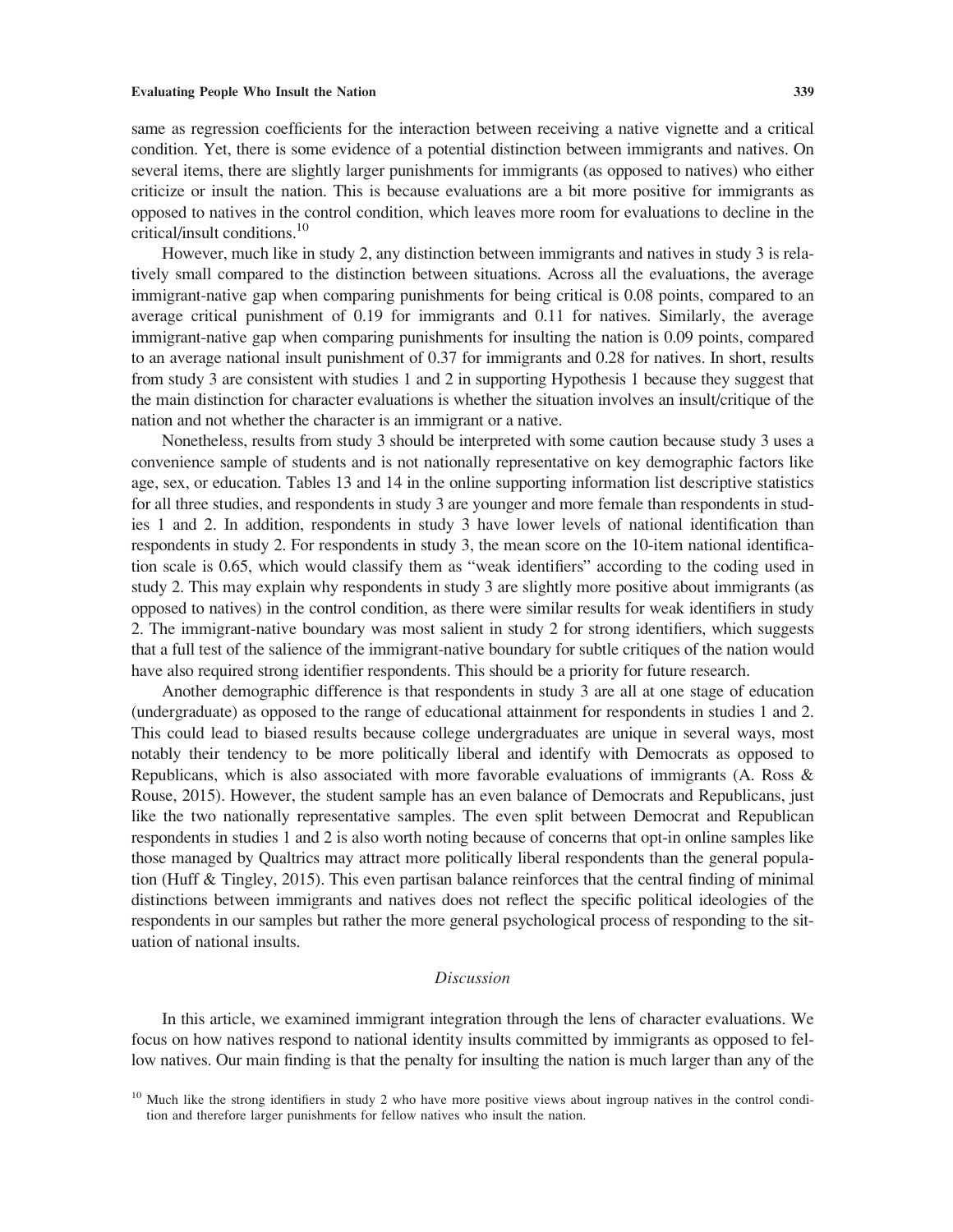differences in punishments for immigrants as opposed to natives. In addition, this finding may be consistent across different types of national insults and subtle critiques. Yet, we also find that evaluations are similarly negative about national insults and generic rudeness, which suggests that future research could do more to explore the nuances of how different types of insults operate. Nonetheless, our overall findings are consistent with literature about the situational determinants of attitudes and suggest that natives' reactions to national insults are primarily guided by the content of the insult and not the origins of the perpetrator.

Existing research on immigrant integration primarily compares immigrants with different levels of assimilation. Our research design uses natives as a comparative benchmark and allows us to highlight the relatively modest differences in how immigrants and natives are evaluated when they insult the nation. These findings may be especially significant given existing research which finds that ingroup/outgroup distinctions are most likely to be relevant when the identities are primed and the group status is challenged (Branscombe et al., 1999). Both conditions are present in our studies, but our results nonetheless suggest that the immigrant-native boundary may be less relevant than the distinction between people who do and do not insult the nation. This adds important nuance to assumptions that the immigrant-native boundary is a fundamental divide for the American national community.

Our findings are a promising indicator of natives' capacity to evaluate immigrants on the basis of their character and not their national origins. These evaluations are a key part of the integration process because even if immigrants fully acculturate to the host society, integration may be impeded if natives are biased against foreign origins. Our experiments use Mexican immigrants as the outgroup, but our main result of small distinctions between immigrants and natives should be consistent across other national-origin groups who are considered easier to integrate. Nonetheless, our results should not be considered evidence that discrimination is irrelevant for immigrants in the United States. Our research uses a situational approach to analyzing immigrant integration and a broader research agenda would chart out the multiple situations in which the immigrant-native boundary is more or less likely to be relevant.

## ACKNOWLEDGMENTS

Funding was provided by the University of North Carolina at Chapel Hill. Previous versions were presented at the Berlin Social Science Center (WZB), the London Migration Research Group, and the University of Mannheim. Valuable research assistance was provided by Abie Harris, Madelyn Usher, and Janelle Viera. The authors would like to thank Thomas Biegert, Pamela Conover, Ruth Ditlmann, Lena Hipp, Frank Kalter, Ruud Koopmans, Michael MacKuen, Efrén Pérez, Timothy Ryan, Matthew Wright, and Kumar Yogeeswaran for helpful comments on previous drafts. Correspondence concerning this article should be addressed to Rahsaan Maxwell, Department of Political Science, University of North Carolina at Chapel Hill, 322 Hamilton Hall, CB 3265, Chapel Hill, NC 27599-3265. E-mail: rahsaan@email.unc.edu

#### REFERENCES

- Alba, R., & Foner, N. (2015). Strangers no more: Immigration and the challenges of integration in North America and Western Europe. Princeton, NJ: Princeton University Press.
- Alba, R., & Nee, V. (2003). Remaking the American mainstream: Assimilation and contemporary immigration. Cambridge, MA: Harvard University Press.
- Albertson, B., & Gadarian, S. (2015). Anxious politics: Democratic citizenship in a threatening world. New York, NY: Cambridge University Press.

Allport, G. (1954). The nature of prejudice. Cambridge, MA: Perseus Books.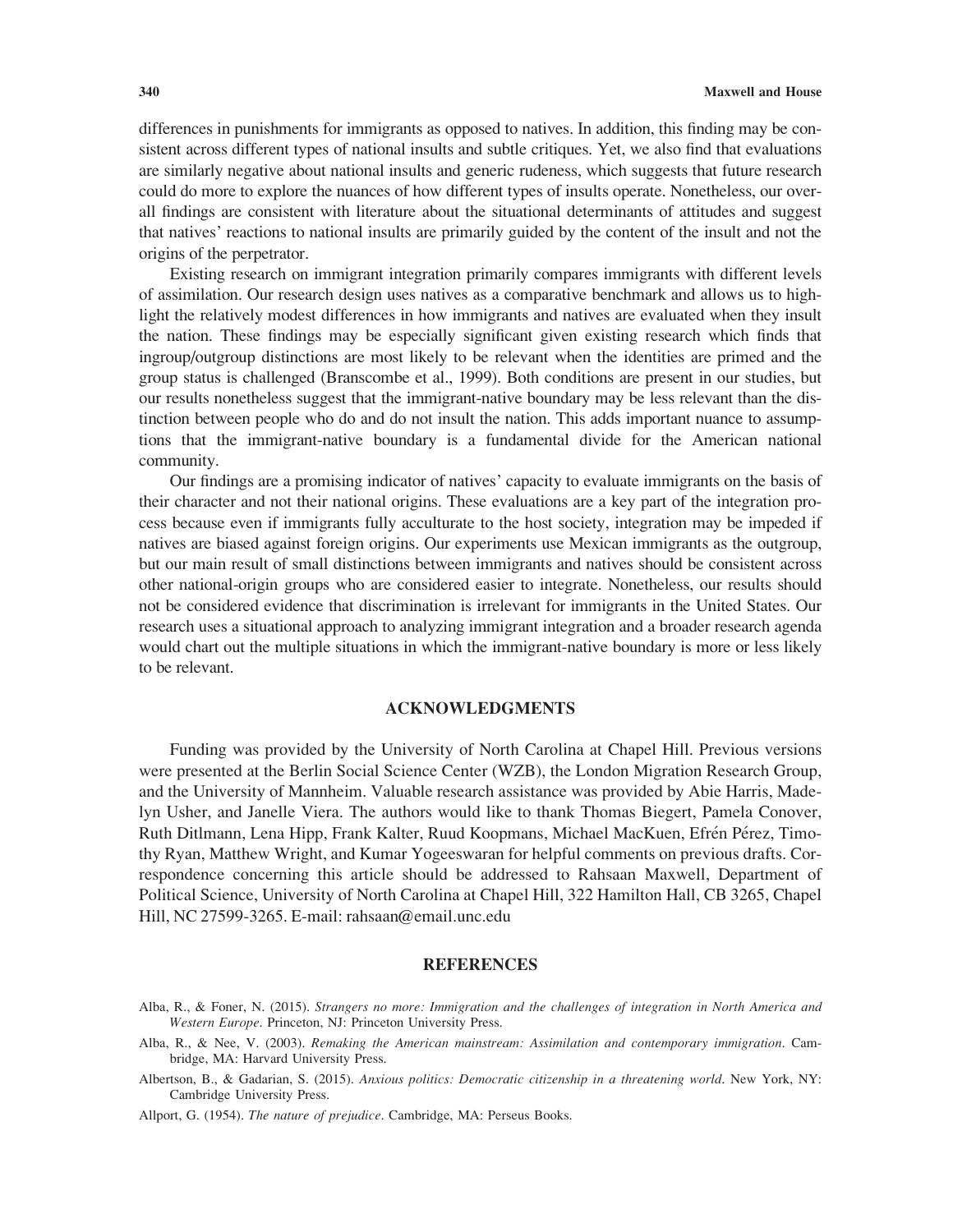- Anderson, B. (1983). Imagined communities: Reflections on the origin and spread of nationalism. London, United Kingdom: Verso.
- Bail, C. (2008). The configuration of symbolic boundaries against immigrants in Europe. American Sociological Review, 73(1), 37–59.
- Berry, J. (1997). Immigration, acculturation, and adaptation. Applied Psychology, 46(1), 5–34.
- Bettencourt, A. B., Dill, K., Greathouse, S., Charlton, K., & Mulholland, A. (1997). Evaluations of ingroup and outgroup members: The role of category–based expectancy violation. Journal of Experimental Social Psychology, 33(3), 244–275.
- Blumer, H. (1969). Symbolic interactionism: Perspective and method. Englewood, NJ: Prentice-Hall.
- Borjas, G. (1987). Self-selection and the earnings of immigrants. American Economic Review, 77(4), 531–553.
- Bourhis, R., Giles, H., Leyens, J.-P., & Tajfel, H. (1979). Psycholinguistic distinctiveness: Language divergence in Belgium. In H. Giles & R. S. Clair (Eds.), Language and social psychology (pp. 158–185). Oxford, United Kingdom: Blackwell.
- Brader, T., Valentino, N., & Suhay, E. (2008). What triggers public opposition to immigration? anxiety, group cues, and immigration threat. American Journal of Political Science, 52(4), 959–978.
- Branscombe, N., Ellemers, N., Spears, R., & Doosje, B. (1999). The context and content of social identity threat. In N. Ellemers, R. Spears, & B. Doosje (Eds.), Social identity: Context, commitment, content (pp. 35–58). Oxford, United Kingdom: Blackwell Science.
- Brewer, M. (1979). In–group bias in the minimal intergroup situation: A cognitive–motivational analysis. Psychological Bulletin, 86(2), 307–324.
- Brewer, M. (1991). The social self: On being the same and different at the same time. Personality and Social Psychology Bulletin, 17(5), 475–482.
- Brewer, M. (1999). The psychology of prejudice: Ingroup love and outgroup hate? Journal of Social Issues, 55(3), 429– 444.
- Carter, M., & Fuller, C. (2016). Symbols, meaning, and action: The past, present, and future of symbolic interactionism. Current Sociology, 64(6), 931–961.
- Carter, N., & Pérez, E. (2016). Race and nation: How racial hierarchy shapes national attachments. Political Psychology, 36(4), 497–513.
- Chen, Y., & Xin Li, S. (2009). Group identity and social preferences. American Economic Review, 99(1), 431–457.
- Chiswick, B. (1978). The effect of Americanization on the earnings of foreign-born men. Journal of Political Economy, 86(5), 897–921.
- Conover, P. (1984). The influence of group identifications on political perception and evaluation. Journal of Politics, 46(3), 760–785.
- Correll, S., & Ridgeway, C. (2006). Expectation states theory. In J. Delamater (Ed.), Handbook of social psychology (pp. 29–51). New York, NY: Springer.
- Dancygier, R., Lindgren, K.-O., Oskarsson, S., & Vernby, K. (2015). Why are immigrants underrepresented in politics? Evidence from Sweden. American Political Science Review, 109(4), 703–724.
- Ditlmann, R., & Lagunes, P. (2014). The (identification) cards you are dealt: Biased treatment of Anglos and Latinos using municipal-issued versus unofficial ID cards. Political Psychology, 35(4), 539–555.
- Druckman, D. (1994). Nationalism, patriotism, and group loyalty: A social psychological perspective. Mershon International Studies Review, 38(1), 43–68.
- Dubois, L. (2010). Soccer empire: The World Cup and the future of France. Berkeley: University of California Press.
- Ellemers, N. (1993). The influence of socio-structural variables on identity management strategies. European Review of Social Psychology, 4(1), 27–57.
- Enos, R. (2014). Causal effect of intergroup contact on exclusionary attitudes. Proceedings of the National Academy of Sciences of the United States of America, 111(10), 3699–3704.
- Gordon, M. (1964). Assimilation in American Life: The role of race, religion, and national origins. New York, NY: Oxford University Press.
- Hainmueller, J., & Hopkins, D. (2015). The hidden American immigration consensus: A conjoint analysis of attitudes toward immigrants. American Journal of Political Science, 59(3), 529–548.
- Heath, A., & Cheung, S. Y. (Eds.). (2007). Unequal chances: Ethnic minorities in Western labour markets. Oxford, United Kingdom: Oxford University Press.
- Helbling, M. (2014). Opposing Muslims and the Muslim headscarf in western Europe. European Sociological Review, 30(2), 242–257.
- Hetherington, M. (2005). Why trust matters: Declining political trust and the demise of American liberalism. Princeton, NJ: Princeton University Press.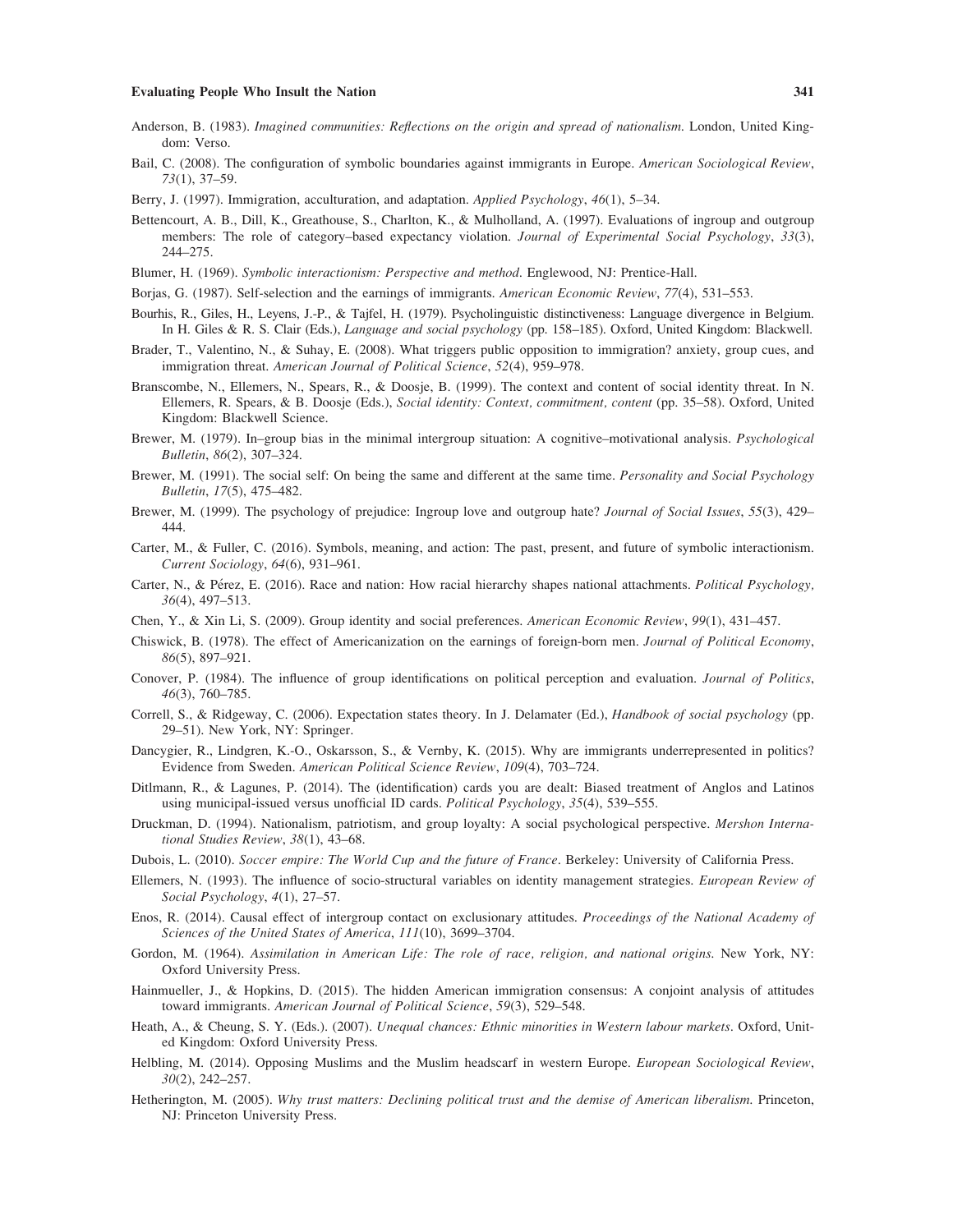- Hobsbawm, E. (2012). Nations and Nationalism Since 1780: Programme, myth, reality (2nd ed.). Cambridge, United Kingdom: Cambridge University Press.
- Hopkins, D. (2015). The upside of accents: Language, skin tone, and attitudes toward immigration. British Journal of Political Science, 45(3), 531–557.
- Huddy, L., & Khatib, N. (2007). American patriotism, national identity, and political involvement. American Journal of Political Science, 51(1), 63–77.
- Huff, C., & Tingley, D. (2015). "Who are these people?" Evaluating the demographic characteristics and political preferences of Mturk survey respondents. Research and Politics, 2(3), 1–12.
- Hurst, A. (2015, December 31). Donald Trump and the politics of disgust. New Republic. Retrieved from https://newrepublic.com/article/126837/donald-trump-politics-disgust
- Jussim, L., Coleman, L., & Lerch, L. (1987). The nature of stereotypes: A comparison and integration of three theories. Journal of Personality and Social Psychology, 52(3), 536–546.
- Kernahan, C., Bartholow, B., & Bettencourt, A. B. (2000). Effects of category-based expectancy violation on affectrelated evaluations: Toward a comprehensive model. Basic and Applied Social Psychology, 22(2), 85-100.
- Kinder, D., & Kam, C. (2010). Us against them: Ethnocentric foundations of American opinion. Chicago, IL: University of Chicago Press.
- Lessard-Phillips, L., & Sobolewska, M. (2017). The public view of immigrant integration- multidimensional and consensual: Evidence from survey experiments in the UK and the Netherlands. Journal of Ethnic and Migration Studies, 43(1), 58–79.
- Levy, M., & Wright, M. (2016). White Americans' opinions about immigration policy: The role of attitudes toward Latinos. Presented at the Annual Meeting of the American Political Science Association, Philadelphia, PA
- Li, Q., & Brewer, M. (2004). What does it mean to be an American? Patriotism, nationalism, and American identity after 9/11. Political Psychology, 25(5), 727–739.
- Mandell, A. (2015, July 8). Grande sorry for saying "I hate America." USA Today. Retrieved from http://www.usatoday. com/story/life/people/2015/07/08/ariana-grande-i-hate-america/29871937/
- Marques, J., & Paez, D. (1994). The "black sheep effect": Social categorization, rejection of ingroup deviates, and perception of group variability. European Review of Social Psychology, 5(1), 37–68.
- Marques, J., & Yzerbyt, V. (1988). The black sheep effect: Judgmental extremity towards ingroup members in inter-and intra-group situations. European Journal of Social Psychology, 18(3), 287–292.
- Marques, J., Yzerbyt, V., & Leyens, J.-P. (1988). The "black sheep effect": Extremity of judgments towards ingroup members as a function of group identification. European Journal of Social Psychology, 18(1), 1–16.
- Maxwell, R. (2017). Occupations, national identity, and immigrant integration. Comparative Political Studies, 50(2), 232–263.
- Mead, G. H. (1934). Mind, self, and society from the standpoint of a social behaviorist. Chicago, IL: University of Chicago Press.
- Newman, B., Hartman, T., & Taber, C. (2012). Foreign language exposure, cultural threat, and opposition to immigration. Political Psychology, 33(5), 635–657.
- Newman, B., Hartman, T., & Taber, C. (2014). Social dominance and the cultural politics of immigration. *Political Psy*chology, 35(2), 165–186.
- Ostfeld, M. (2017). The backyard politics of attitudes toward immigration. Political Psychology, 38(1), 21–37.
- Pérez, E. (2010). Explicit evidence on the import of implicit attitudes: The IAT and immigration policy judgments. *Polit*ical Behavior, 32(4), 517–545.
- Pettigrew, T., & Tropp, L. (2013). When groups meet: The dynamics of intergroup contact. New York, NY: Psychology Press.
- Portes, A., & Rumbaut, R. (2014). Immigrant America: A portrait (4th ed.). Berkeley: University of California Press.
- Portes, A., & Zhou, M. (1993). The new second generation: Segmented assimilation and its variants. The ANNALS of the American Academy of Political and Social Science, 530, 74–96.
- Riach, P., & Rich, J. (2002). Field experiments of discrimination in the market place. Economic Journal, 112(483), 480-518.
- Ross, A., & Rouse, S. (2015). Economic uncertainty, job threat, and the resiliency of the millennial generation's attitudes toward immigration. Social Science Quarterly, 96(5), 1363–1379.
- Ross, L., & Nisbett, R. (1991). The person and the situation: Perspectives of social psychology. Philadelphia, PA: Temple University Press.
- Rullo, M., Presaghi, F., & Livi, S. (2015). Reactions to ingroup and outgroup deviants: An experimental group paradigm for black sheep effect. PLoS ONE, 10(5), e0125605. doi:10.1371/journal.pone.0125605.